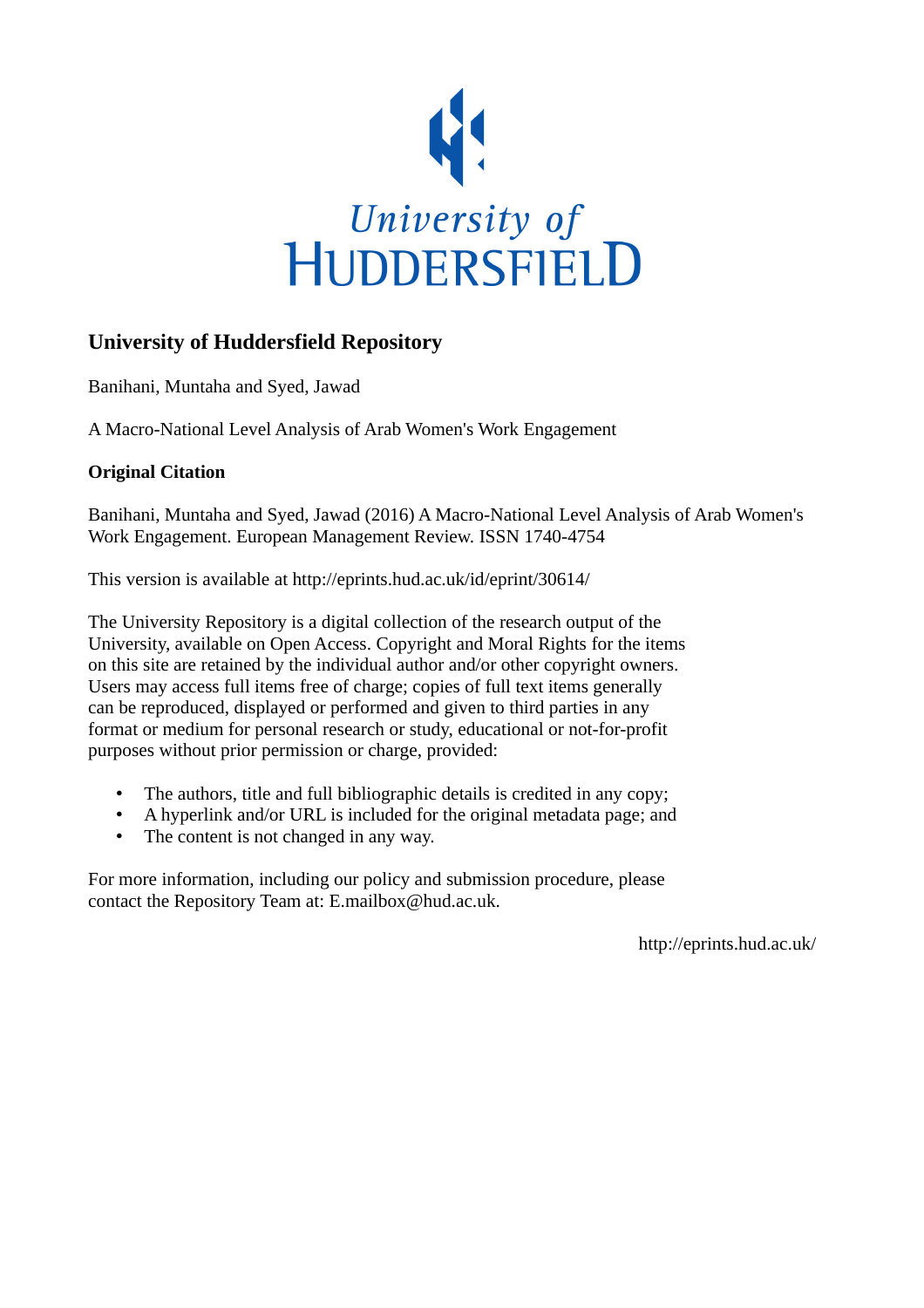#### **A Macro-National Level Analysis of Arab Women's Work Engagement**

**Citation:** Banihani, M., & Syed, J. (2016). A macro-national level analysis of Arab women's work engagement. European Management Review. DOI: 10.1111/emre.12095

(1) Muntaha Bani Hani, Mutah University, Jordan

(2) Jawad Syed, University of Huddersfield, UK

**For correspondence:** Muntaha Banihani, College of Business Administration, Mutah University, Karak, Jordan. Email: mbanihan@mutah.edu.jo

#### **Abstract**

This paper reviews the macro-national level factors that influence women's work engagement in Arab countries. First, it offers an overview of the notions of work engagement and gendered work engagement. Next, the macro-national context is investigated where economic, sociocultural, and legal factors are analysed that may explain differences in workplace engagement between men and women. Lastly, the discussion, implications for future research and practice, and conclusion are offered.

**Key words:** Arab countries; gender equality; Jordan; Middle East; women; work engagement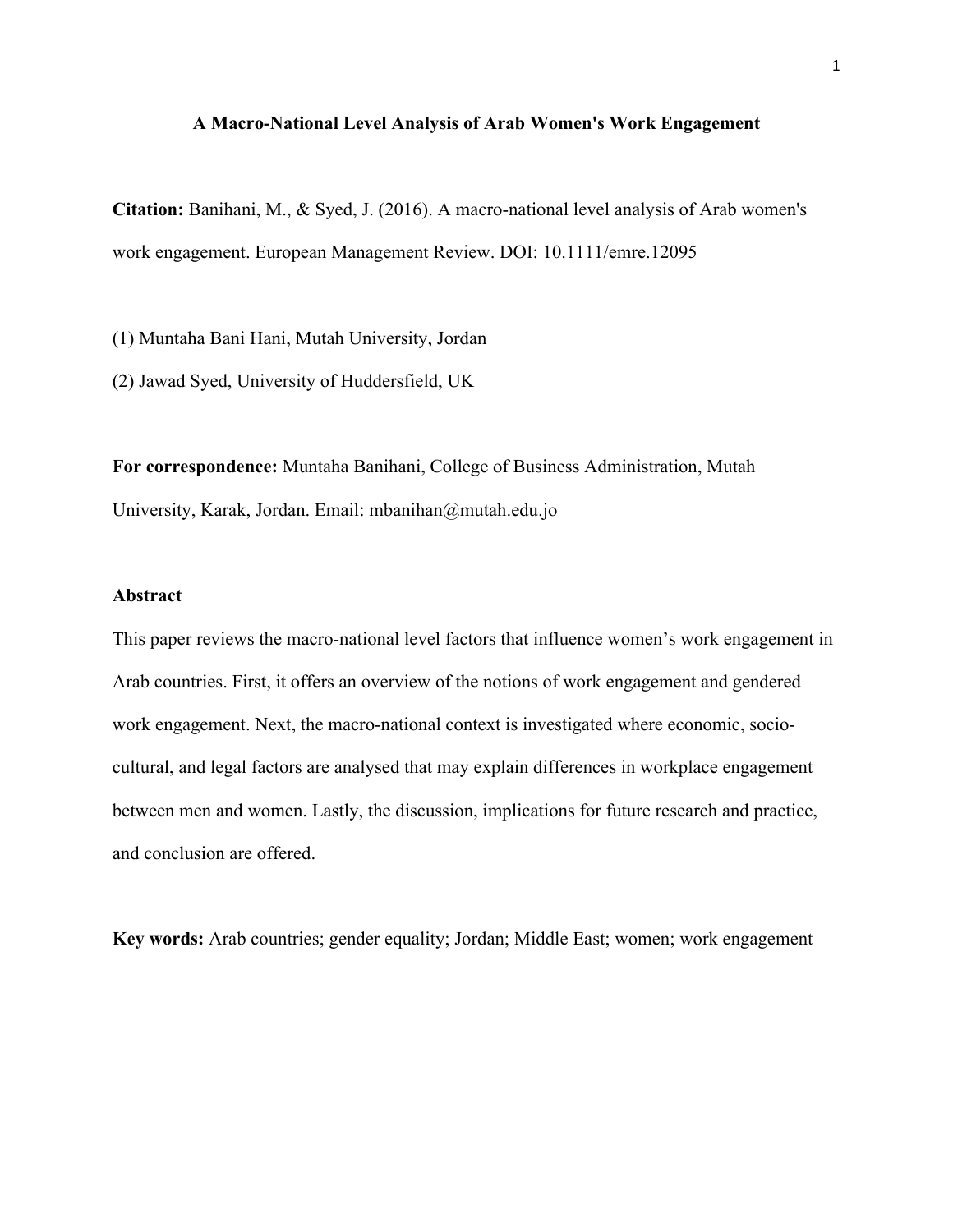#### **Introduction**

Engagement in the workplace has recently received much attention as it is found to have desirable organisational outcomes such as job satisfaction, productivity, organisational commitment, employee performance, and less intention to quit (Alfes et al., 2012, Andrew and Sofian, 2012, Gruman and Saks, 2011, Li et al., 2015, Maslach et al., 2001, Rich et al., 2010, Saks, 2006). However, despite the plethora of studies on the antecedents and consequences of work engagement, there has been little research on women's work engagement. The way work engagement is constructed and investigated in the literature is assumed, implicitly, to be genderneutral where women and men can equally demonstrate their engagement in the workplace (Banihani et al., 2013). The absence of attention to gender in organisational research does not imply gender neutrality, instead a male perspective is often tacitly adopted (Calas and Smircich, 1992), which ultimately may contribute to the perpetuation of inequalities in the workplace (Martin, 2000). Previous research has shown that the antecedents of work engagement presented in Kahn's (1990) classical theorisation, i.e., psychological meaningfulness, psychological safety, and psychological availability, are gendered which makes it harder for women to be engaged than for men (Banihani et al., 2013). This review paper examines the macro-national context surrounding women's work engagement to develop a comprehensive, realistic and contextspecific perspective of women's work engagement.

Work engagement as a concept has been mainly developed, explored, and researched in western countries (Albrecht and Corporation, 2010). As a result, little research has been conducted on work engagement in Arab cultures. Yet, as global organisations move, they bring their work practices with them and may also need to adapt to local cultural norms and values in order to attract, motivate and retain employees (Greblikaite and Daugeliene, 2010, Hofstede,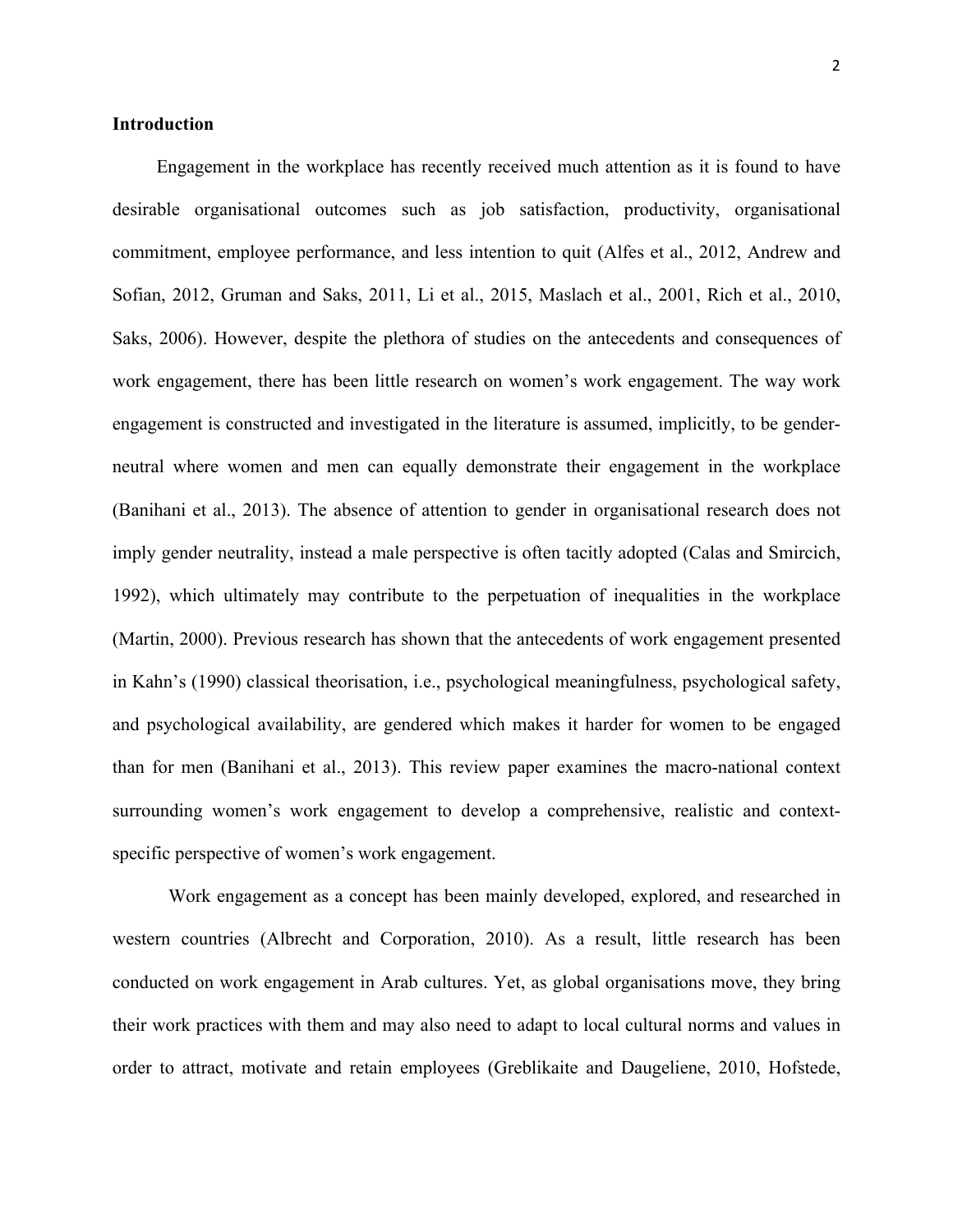1997). The current expansion of the global economy has increased cross-cultural research. However, as far as work engagement is concerned, cross-cultural research has also been largely limited to western countries (Schaufeli et al., 2002a, Shimazu et al., 2010). The investigation of work engagement in Arab culture is still missing and this may affect our understanding and the generalisability of this concept in that region. This is of special relevance because it has been realised that research findings from western samples cannot always be generalised to nonwestern context (Shimazu et al., 2010, Scholz et al., 2002). Hofstede (1980) found that the Arab countries share similar societal and cultural values such as large power distance, high uncertainty avoidance, and high collectivism. Arab culture is also known to be patriarchal where men have negative views of women's abilities to succeed in the workplace (Mostafa, 2003, Whiteoak et al., 2006). Arab culture has unique characteristics and values that differ from western culture and research in such culture has the potential to improve our understanding of work engagement. Investigating work engagement in an Arab context is likely to add value to the current literature as research has shown that cultural differences, regardless of the measurements used, are present when considering work engagement (Gallup, 2012, Lockwood, 2007, Schaufeli and Bakker, 2004, TowersPerrin, 2006).

This paper reviews the macro-level factors that affect women's work engagement in an Arab context. It investigates the different factors that influence women's work engagement while at the same time making allowance for them to be situated in their social context. In doing so, the paper also highlights the factors that limit Arab women's work engagement in comparison to Arab men's work engagement. First, the paper offers a brief overview of work engagement and gendered work engagement. Next, the macro-national context is investigated where economic, socio-cultural, and legal factors are analysed. This is followed by implications and conclusion.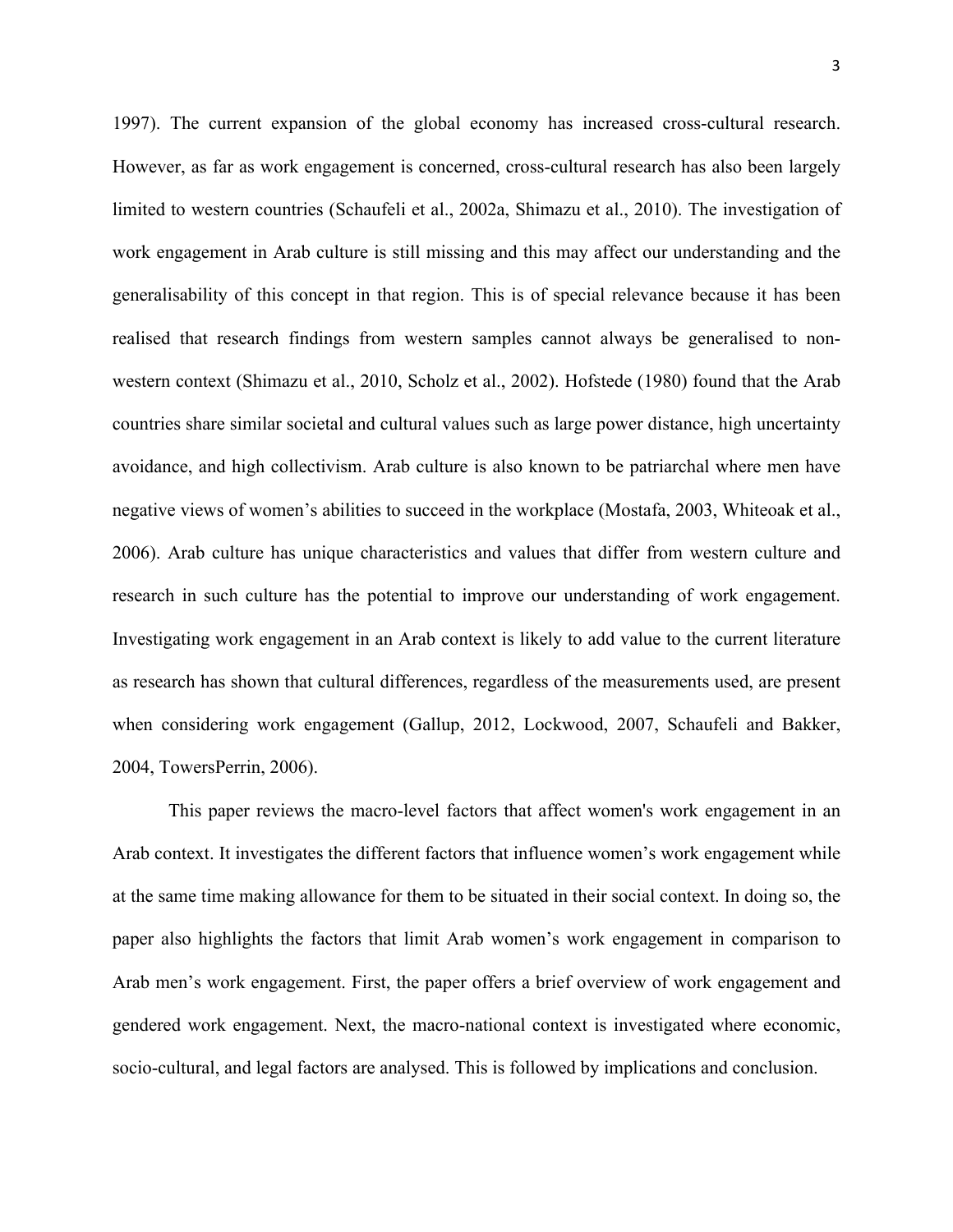#### **Work Engagement**

The term work engagement began to emerge within the context of organisations and business about 25 years ago by Kahn (1990). Kahn's perspective on work engagement has been cited as providing the conceptual foundation for research on engagement (Alfes et al., 2010, Andrew and Sofian, 2012, Chen and Powell, 2012, Jeung, 2011, May et al., 2004, Rich et al., 2010, Schaufeli et al., 2002b). Work engagement according to Kahn is defined as the "harnessing of organisation members' selves to their work roles" (Kahn, 1990, p.694). In engagement, people express themselves physically, cognitively, and emotionally during role performance, while in disengagement people withdraw and separate themselves physically, cognitively, and emotionally from work roles. Three psychological conditions were proposed by Kahn to influence work engagement: meaningfulness, safety, and availability. Psychological meaningfulness refers to "a feeling that one is receiving a return on investments of one's self in a currency of physical, cognitive, or emotional energy" (Kahn, 1990, p. 704). Psychological safety is "feeling able to show and employ one's self without fear of negative consequences to selfimage, status, or career" (p. 708). Psychological availability is "the sense of having the physical, emotional, or psychological resources to personally engage at a particular moment" (p. 714). Rich et al. (2010) suggest that work engagement may be understood based on Kahn's theoretical foundation. For example, Kahn's psychological conditions have been tested and it was found that they predict work engagement (May et al., 2004).

Macey and Schneider (2008) suggest that engagement has three different forms: trait, state, and behavioural. Trait engagement represents the positive view one has about work. It concerns dispositional characteristics that cannot be changed by an organisation or person, such as proactive personality, conscientiousness, and autotelic personality. State engagement is the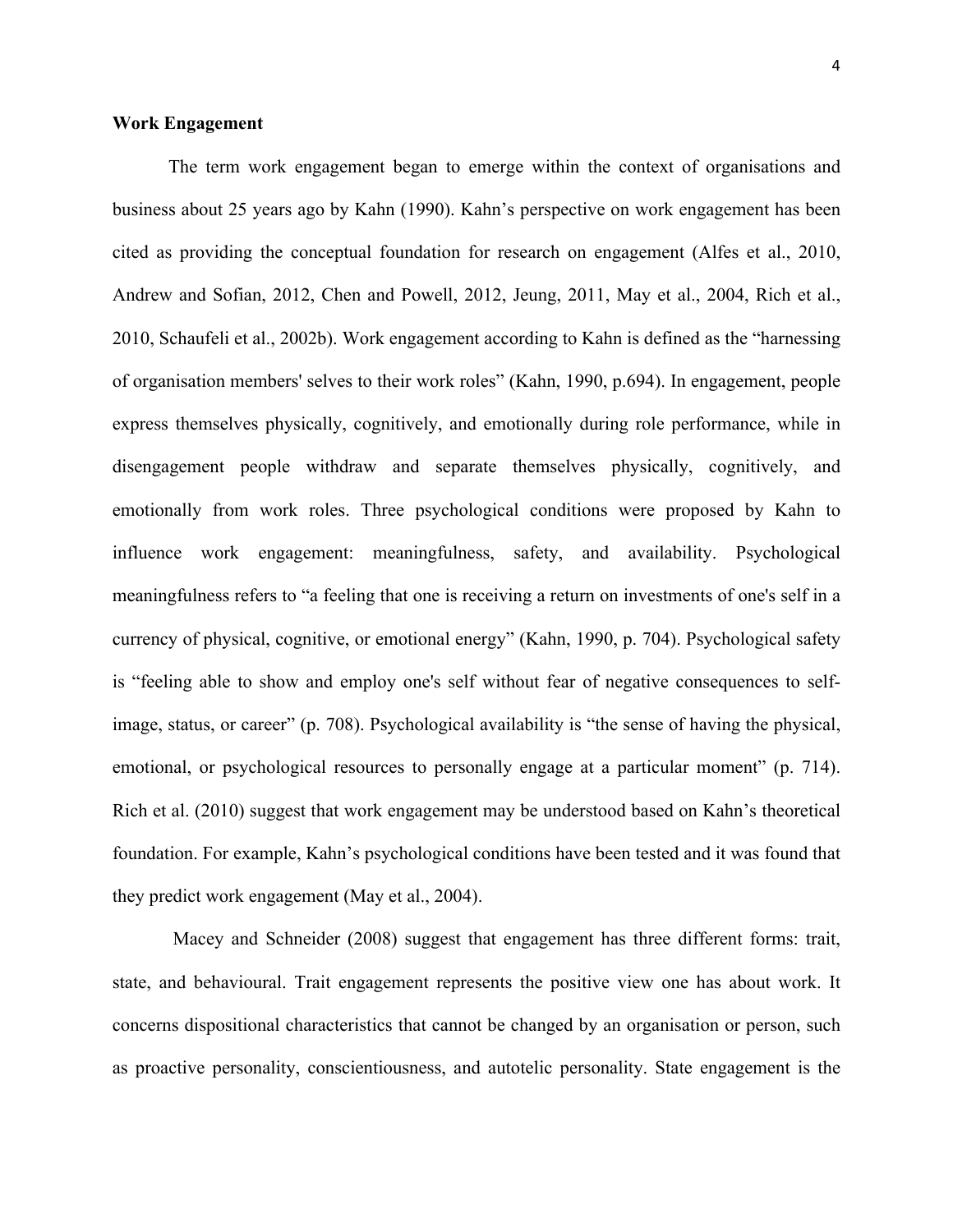feelings of absorption and energy such as satisfaction, commitment, involvement, and empowerment. Behavioural engagement is related to extra-role behaviours (i.e., behaviours of employees, which are not part of their formal job requirements but they help in the smooth functioning of the organization as a social system) such as organisational citizenship behaviour, role expansion, and helping co-workers.

Byrne (2014) hypothesised that there are different inhibitors that affect the different forms of engagement. Trait engagement is inhibited by mental disorders that prevent positive disposition from emerging such as clinical depression. State engagement is inhibited by excessive demands that reduce positive feelings and that drain energy such as work conflict or competing tasks. Lastly, behavioural engagement is inhibited by work conditions that fail to allow people to exhibit extra-role behaviours.

It has been suggested that the notion of work engagement in itself is gendered where it is easier for men to be physically, cognitively and emotionally engaged than for women (Banihani et al., 2013). In other words, the work set-up in our society values, enables and targets engagement of men over engagement of women. Organisations' structure, culture, and ideologies disadvantage women and make it harder for them to experience the Kahn's three psychological conditions (i.e. psychological meaningfulness, psychological safety, and psychological availability) of work engagement. Gendered work engagement implies that the psychological conditions presented by Kahn are gendered, in that women do not have the same opportunities to experience these conditions as men do. This is mainly because of gendered organisations and because: men and their characteristics are valued more than women and their characteristics; women mainly dominate the lower position jobs, whereas men dominate the higher position jobs; women are less influential in their interaction than men and usually are perceived as less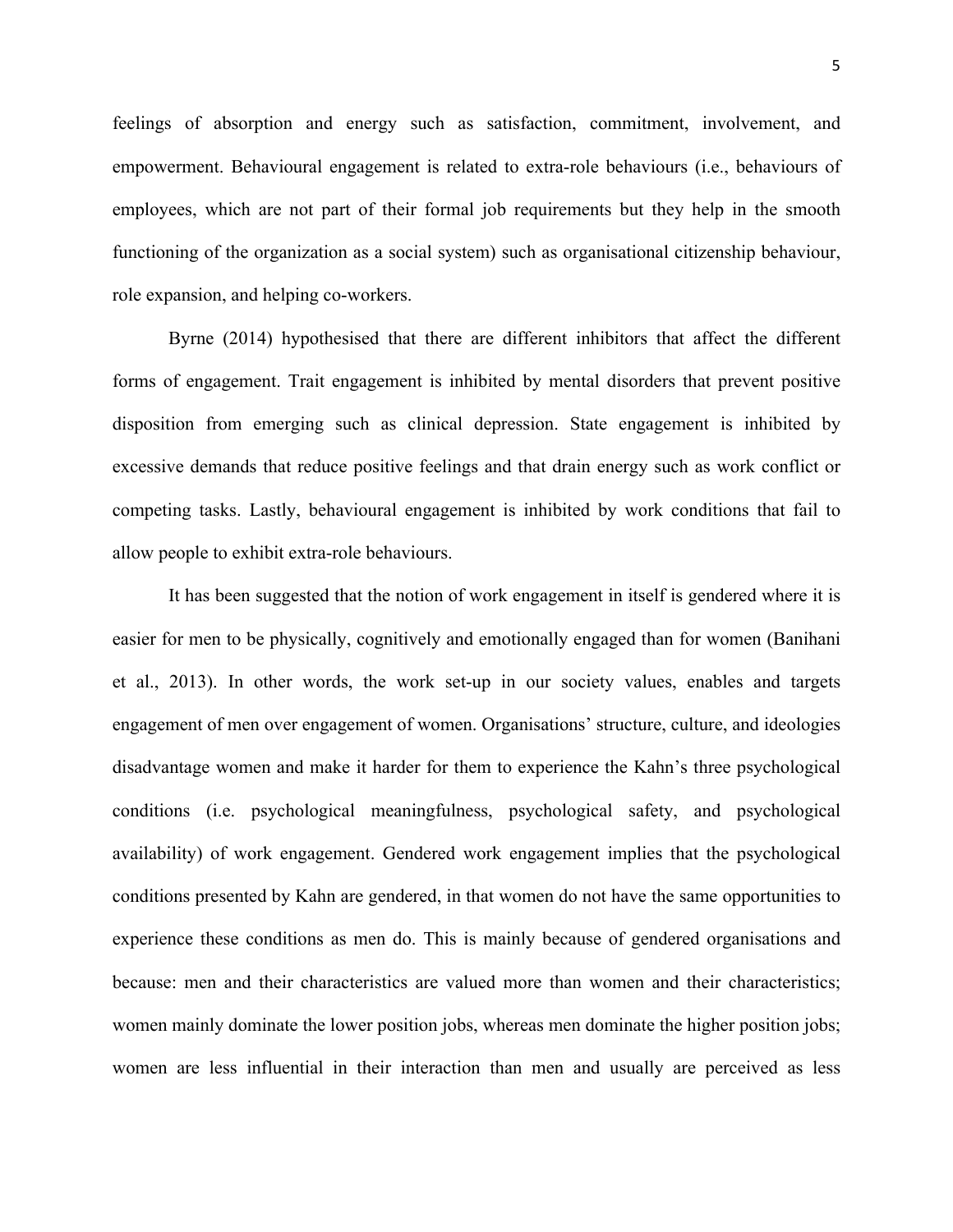powerful and have less competencies; women usually perceive that their feminine characteristics will not lead them to higher positions and they feel the need to emulate men characteristics to succeed, consequently they try to hide their true selves; women in higher positions tend to be perceived as tokens where they are pressured and over-observed; and because organisations are usually built around the ideal worker who has no other responsibilities such as family responsibilities as women usually do. Therefore, women have less opportunity to experience psychological meaningfulness, psychological safety, and psychological availability than men do (Banihani et al., 2013). Hence, this paper examines the macro-national factors that may influence women's level of engagement. The remainder of the paper explores the broader socio-cultural, economic and legal factors that may affect women's work engagement.

#### **Macro-National Level Factors**

Factors that shape and influence women's level of work engagement are not confined to the organisational context alone. Women's work engagement is also affected by socio-cultural, legal and other elements of macro-national context as well as by women's individual identity and agency. Therefore, to better understand women's work engagement it is imperative to adapt a framework that provides a context specific analysis of women's work engagement.

Taking into consideration that contents and meanings of gender differ from one place to another and overtime (Acker, 1992, Ely and Padavic, 2007, Walby, 2011), and that institutional contexts have a great impact on gender in organisational settings (Aaltio-Marjosola and Mills, 2002), a macro-national analysis may be useful in developing holistic view of women's work engagement. Context has a major influence on employees' experiences in the workplace (Connell, 1987, Lane, 1993, Williams, 2002), it is where "social difference codes are defined and accepted based upon generally accepted social stratifications and stereotypes" (Syed and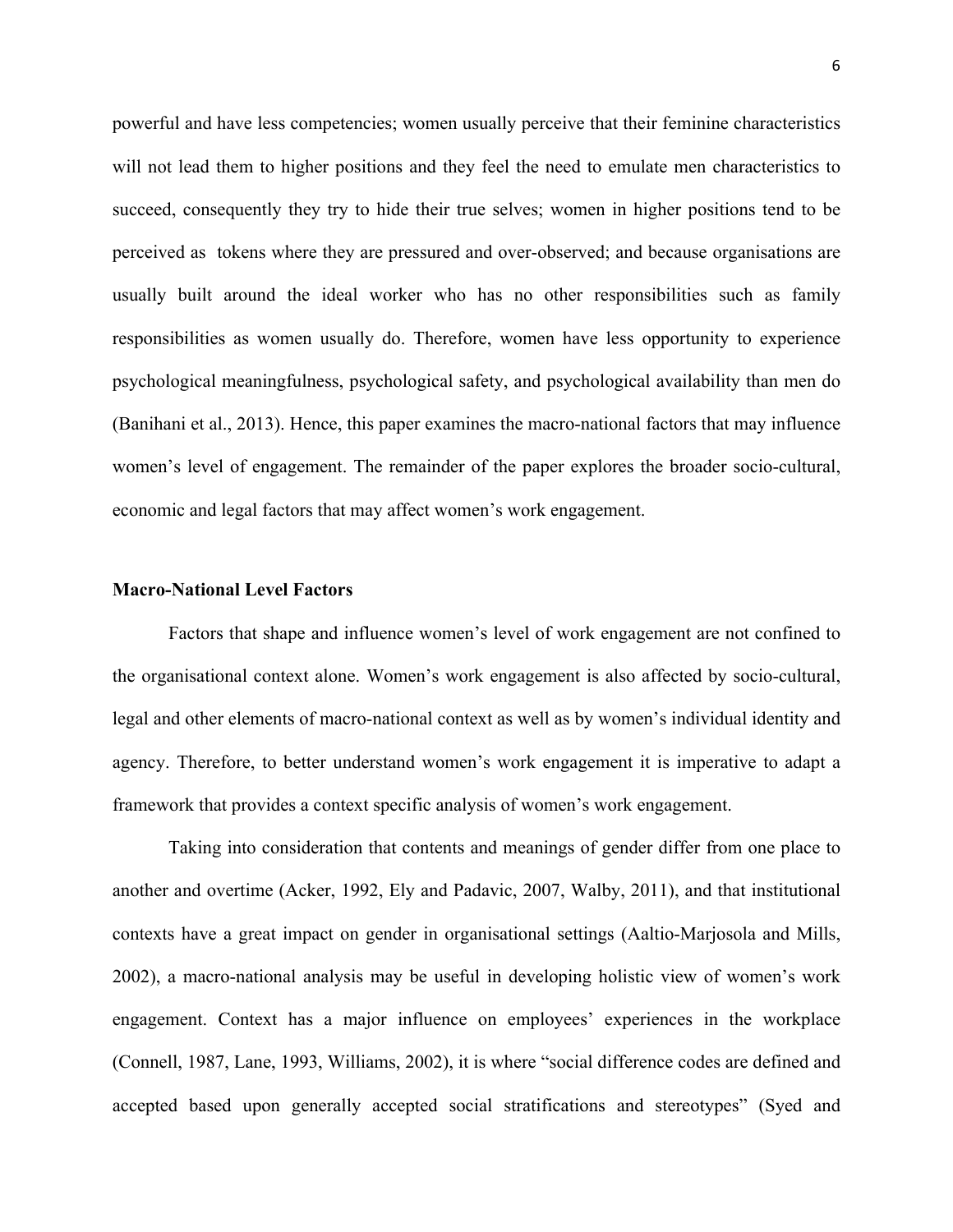Ozbilgin, 2009, p.2445). Women's experiences in the workplace are influenced by factors presented at the macro-national level (Lane, 1993). As Connell noted, "beyond the individual workplace there is a wider social process that constitutes the sexual division of labour in terms of whole categories of workers" (Connell, 1987, p. 101).

The state of women in Arab countries is influenced by a number of socio-cultural, economic and political factors (UNDP, 2006). The countries share language (Arabic), religion (Islam), and tribal customs but are also have different political and economic contexts. This paper places relatively more focus on Jordan due to its upper middle economy and transition towards legal and democratic reforms. The 2014 Arab Democracy Index from the Arab Reform Initiative ranks Jordan second highest in the state of positive changes and legal reforms out of nine Arab countries (ARI, 2014). However, examples from other Arab countries are also provided as appropriate to illustrate the context of women's work engagement in the Arab world. We argue that in order to understand Arab women's experiences in the workplace, it is imperative to understand the macro-national context that surrounds their work and daily life.

Accordingly, the present section is divided into three sub-sections, the economic context, the socio-cultural context, and the legal context. In the economic context, women's economic activities, employment and unemployment rates, occupational segregation, and gender wage gap are discussed. In the socio-cultural context sub-section, factors such as social stereotypes, women's mobility, and women's modesty are investigated. In the legal context sub-section, laws that may influence women's work engagement are analysed. These sub-sections present the state of women in Arab countries and explain how macro-national factors may influence women's work engagement.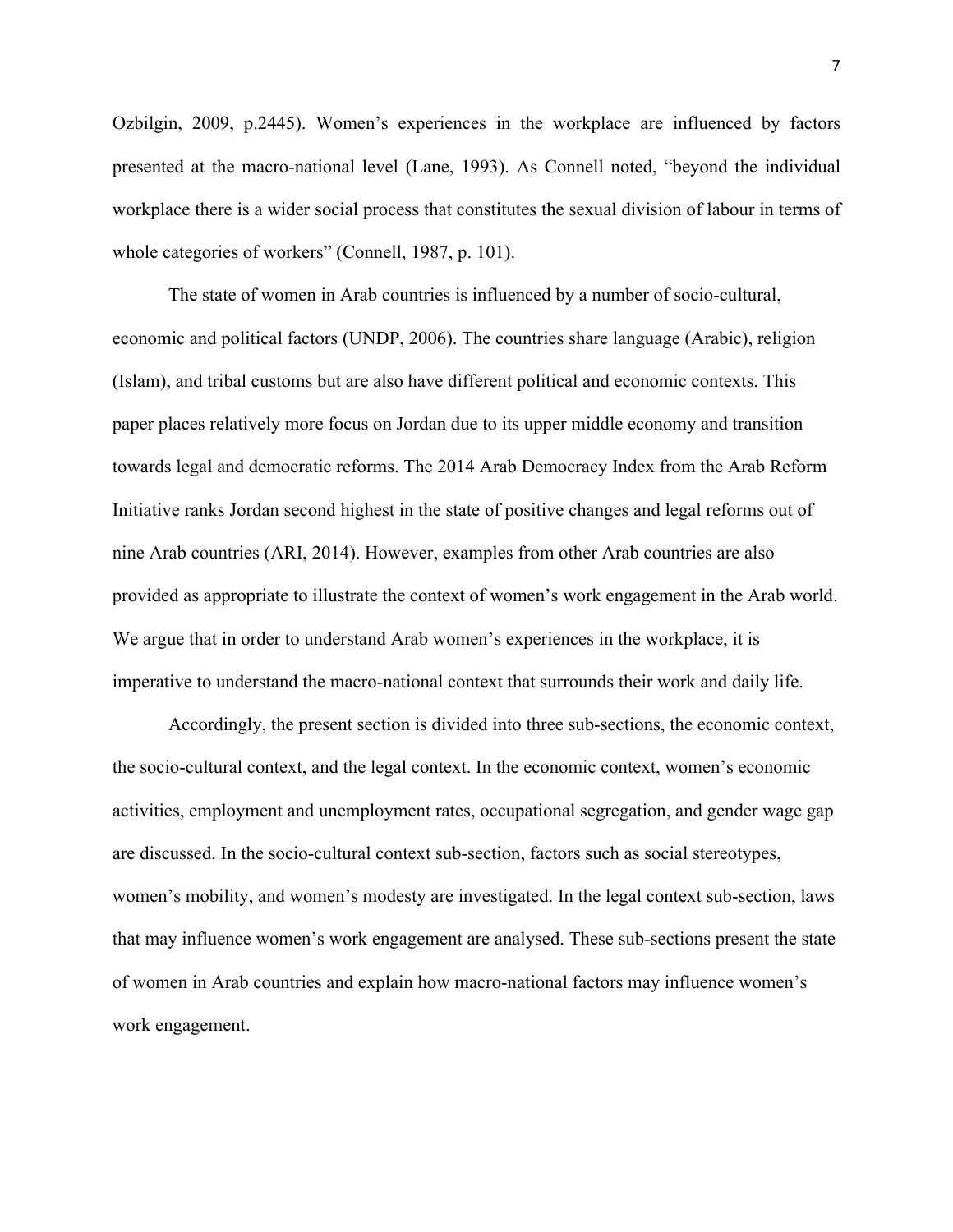#### *Economic context*

By economic context, we refer to women's economic activities, employment and unemployment rates, occupational segregation, and gender wage gap. This sub-section discusses the economic situation in the Arab countries in general, followed by Jordan specifically.

The economic development in the Arab world exhibits heterogeneity. For example, there are significant differences between the oil-rich states of the Saudi Arabia, Qatar, UAE, Kuwait and the poor countries like the Comoros, Mauritania and Djibouti. The economic contrast is also evident from the fact that the GDP per capita of the wealthiest Arab Country, Qatar, is 73 times higher than that of Mauritania (El-Shenawi, 2011).

High unemployment, particularly among the young, female and the educated sections of the population, is considered by many to be the most important socioeconomic challenge currently facing the Arab world. Of female youth actively seeking work, 43.9% are unemployed in the Middle East, almost twice the male youth unemployment rate at 22.9% (ILO, 2013). Overall, the female labour force as a source of productivity improvement is extremely underused in this region. For example, women's participation in the labour market in the Middle East region in the year 2000 was only 30% whereas in Latin America and the Caribbean, it was 40%, South Asia 45%, Sub-Saharan Africa 60%, and in East Asia and Pacific 75% (UNDP, 2006).

More recent statistics suggest that compared with other countries and regions, Arab counties rank very low in terms of labour force participation and gender equality. WEF (2015) uses four criteria to assess the parity gap between men and women: economic participation and opportunity, educational attainment, health and survival and political empowerment. All Arab countries ranked below  $116<sup>th</sup>$  place, out of 145 surveyed in the 2014. Kuwait had the highest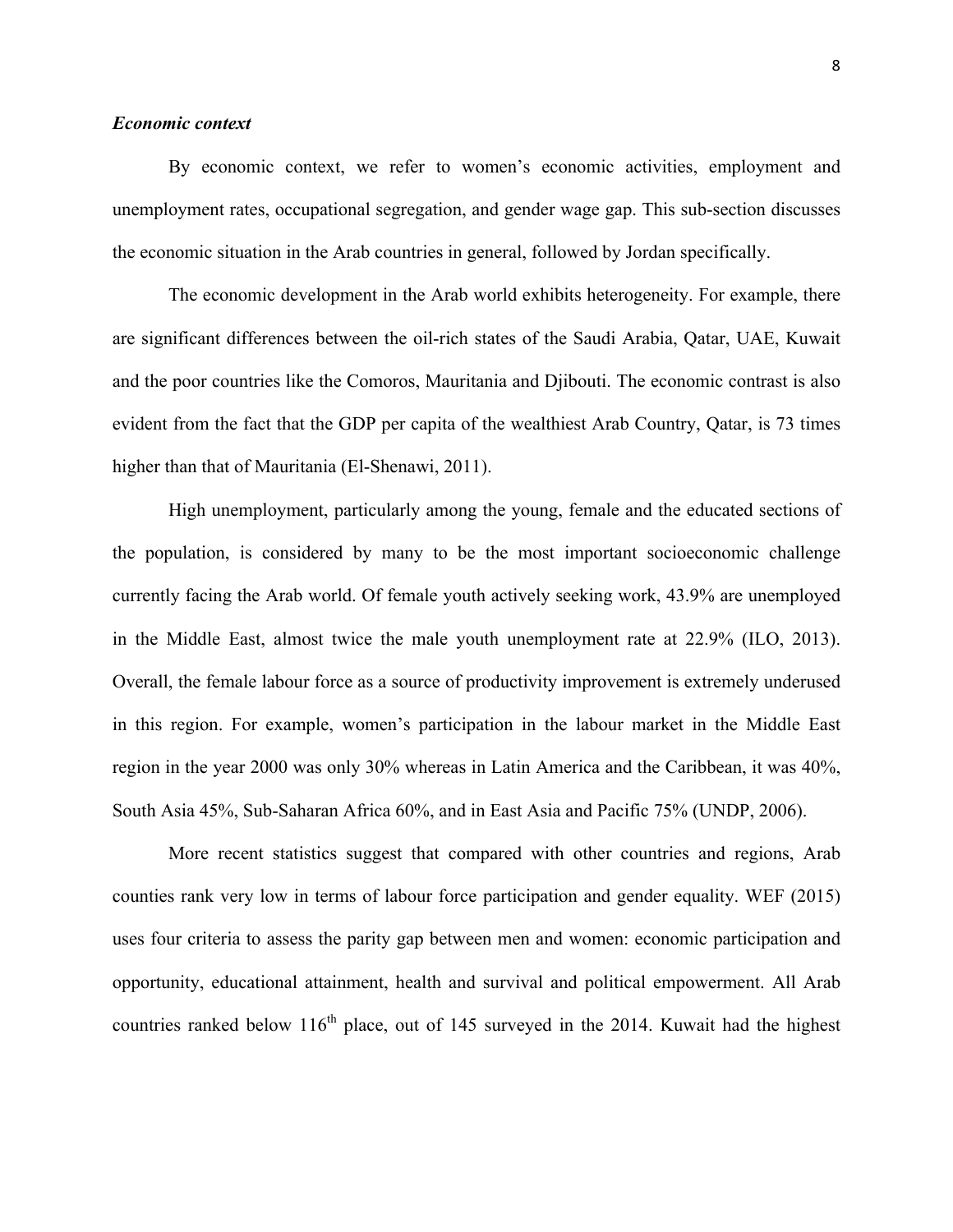ranking (117<sup>th</sup>), followed by the United Arab Emirates (119<sup>th</sup>), Qatar (116<sup>th</sup>), Egypt (122<sup>th</sup>), Saudi Arabia (134<sup>th</sup>), Jordan (140<sup>th</sup>) and Yemen (145<sup>th</sup>) (WEF, 2015).

In Jordan, the literacy rate has increased from 46% in 1990 to more than 85% in 2012 (DOS, 2012). Women's university participation also has increased and now there are more women than men in the Jordanian universities, with a female percentage of 51% compared to 49% for male. However, women's participation in the workplace remains very low (23%) when compared to men's participation in Jordan (77%) (DOS, 2012) or women's participation in developed countries (Moghadam, 2015). In fact, it is argued that women's participation rate in the workplace is declining once it is corrected for educational attainment, suggesting that opportunities for educated women are diminishing overtime (Assaad, et al., 2012).

The inequality and discrimination in the labour force is also manifested in wages (WEF, 2015). Gender wage gap in Middle East is estimated to be between 20% and 40% (Arnold, 2013). Agarwal (2014) suggests that justice and psychological contract fulfilment are positively related to work engagement. Gender gaps in wages and employment opportunities may only adversely affect women's work engagement in Arab countries.

There is also evidence of vertical and horizontal occupational segregation along gender lines in Arab countries. Vertical segregation also known as the glass ceiling indicates that women are concentrated more in lower paying echelons of organizations. This may also be linked to socio-cultural context where certain professions are culturally considered appropriate for women, which leads to segregation. Arab women in the public sector are usually found in lower-level white-collar jobs such as typists and clerks. They are also underrepresented in professional and managerial positions when compared to developed countries or even to other developing countries (Doumato and Posusney, 2003, Metcalfe, 2008). Horizontal segregation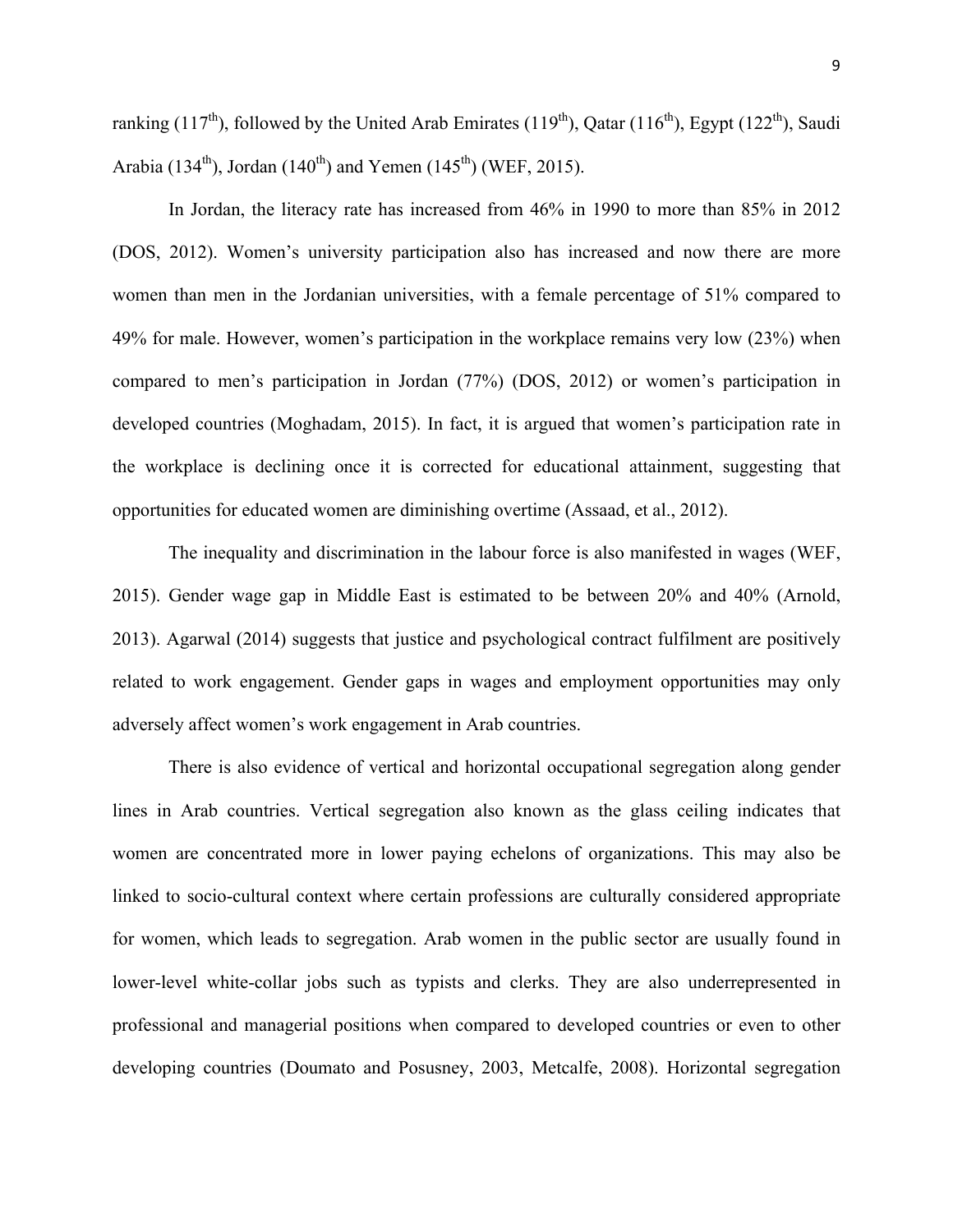indicates that certain professions are normally more female intensive than others. The majority of Arab women work in the public sector and in the service sector such as in health, education and social care (Metcalfe, 2008). This occupational segregation is mainly a result of gender roles and traditional social norms that affect women's jobs' availability, acceptability, respectability, or appropriateness. The availability of work is in turn linked to participation levels of women at work.

In Jordan, vertical segregation is evident in the imbalance in civil service, where men make up the majority of highest-ranking positions while women are concentrated in middleranked positions (WorldBank, 2005). Moreover, women are underrepresented in the administrative and managerial positions, holding about 11% of these positions (Husseini, 2010). In addition, more than 60% of Jordanian women are employed in 'social' professions, for example, 40% of them in education, 15.1% in health and social work, and 15.1% in personal, social, and service activities (DOS, 2008; Husseini, 2010). This segregation tends to be disadvantageous to women because the salaries in these professions tend to be low. The occupational segregation is also manifested in the sector in which women are concentrated. Female employees represent 37% in the public sector while only 12% in the private sector (Husseini, 2010).

#### *Socio-cultural context*

The socio-cultural context refers to local culture and society, tribal traditions as well the influence of Islamic faith and its various interpretations and practices. Afiouni (2014) suggests that the choice of profession by women in the Arab world is mainly driven by the subjective perception of a career as a calling, the lack of attractiveness of other career options in the region, and the appeal of the flexibility, such as work in academia. Afiouni's study highlights both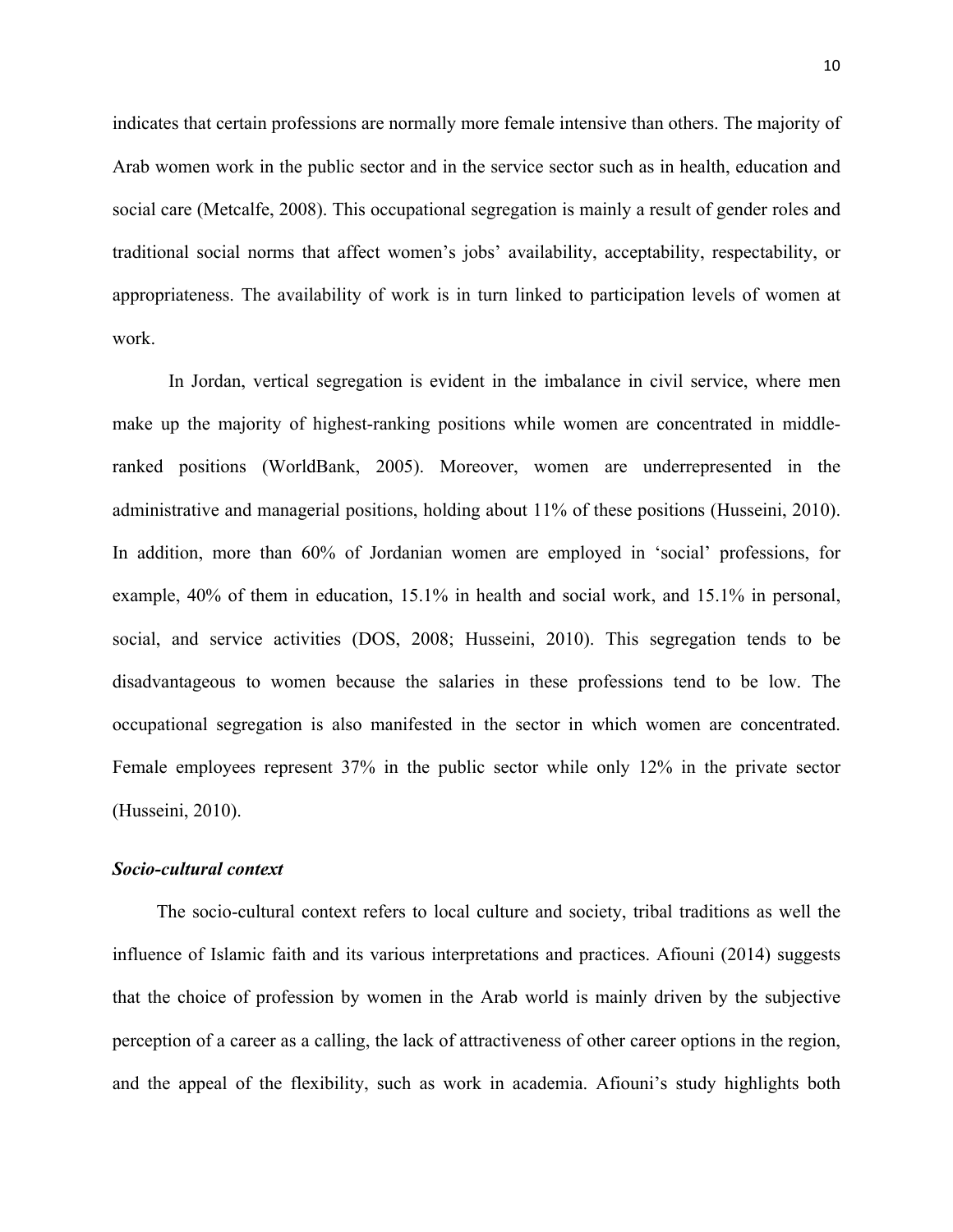organisational factors, such as lack of mentoring and organisational support, and cultural factors, such as Islam, patriarchy, and family centrality, that affect women's careers choices and patterns in the Arab Middle East context. The macro-national influence on the choice of profession also indicates women's propensity to more engage with certain jobs as compared with other professions.

Gallup (2012) suggests that approximately 67% of young Arab women remain out of workforce whereas a similar figure for young Arab men is 20%. This gender gap is generally consistent across the 22 Arab countries and territories Gallup surveyed, but young women's labour force participation is slightly higher in low-income countries than in higher income countries.

According to the Arab Human Development Report (UNDP, 2003; 2006), Arabs support and stand with gender equality in education but not in employment, and in the case of scarce jobs men have the priority over women. In other words, "Arabs stood for gender equality in education but not in employment. In human development terms, Arabs expressed support for building the human capabilities of women but not for their utilisation" (UNDP, 2003, p. 19). The gender role in Arab countries is shaped by four factors: the centrality of the family which is the main unit in society, the recognition of the man as the sole provider of the family, the 'code of modesty' which depends on the reputation of the woman in the family, and the unequal balance of power in the private sphere (Metcalfe, 2007, WorldBank, 2004,). These factors determine women's access, interaction, and experiences in the workplace.

The traditional gender paradigm is based on a cognition that: (a) men and women differ biologically and that these biological differences determine their social function; (b) men and women carry different and complementary responsibilities within the family; and (c) they have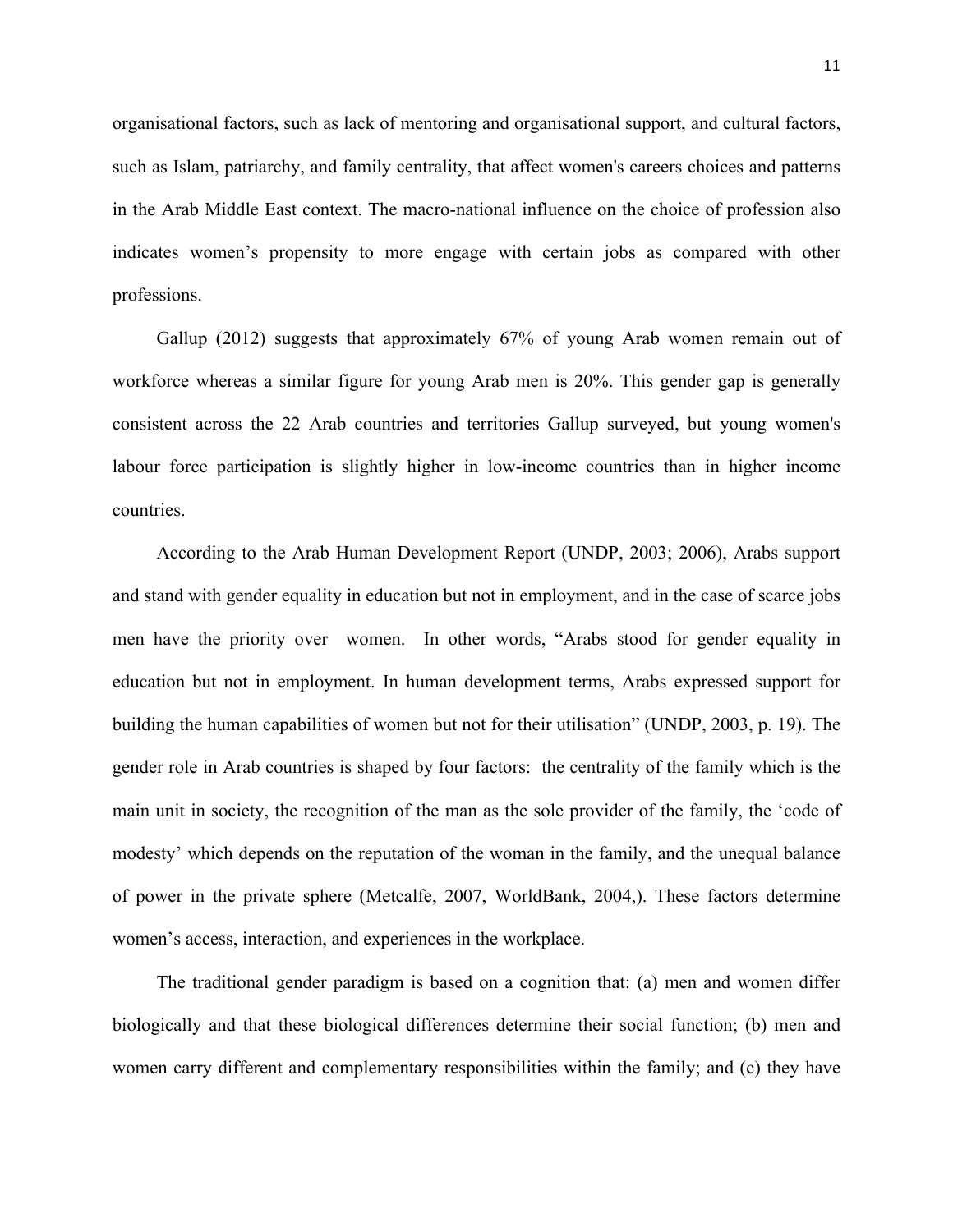different but equitable rights associated with those responsibilities. The paradigm assumes that a woman will marry at an age earlier than that of a man; her recognised contribution to the family will be as a homemaker; the household will be headed by a man; and the man will have a job that will allow him to provide for his family. In return, women are expected to limit themselves to the family as wives and mothers—roles in which they are perceived as vulnerable and in need of protection. This protection is to be provided by the husband or by a close male family member. Men's responsibility as protectors is seen as justification for their exercise of authority over women in all areas of decision- making and action that relates to the public sphere. As a result, a woman's interaction with the state and society are mediated through her husband (WorldBank, 2004, p.94).

Next, the socio-cultural context will be discussed in depth with a focus on three different factors: social stereotypes, women's mobility and women's modesty. These factors are presented and investigated here as they may influence women's work engagement.

*Social stereotypes.* The traditional view in Arab countries is that women are responsible for the functions of their household and their primary commitment should be to their children and husbands (Abdalla, 1996). Metcalfe (2006) studied the experiences of professional women from Bahrain, Jordan, and Oman using a survey and interviews. The majority of women in Metcalfe's research pointed out that organisations, because of the traditional gender role, do not provide facilities for childcare as women are naturally expected to look after their children. Metcalfe's research confirmed the embedded traditional gender role in the Arab society. The expectation that women would leave their employment once married or have children, not only influence their availability for their job but also limit their opportunities for training programmes and career development (Metcalfe, 2006). Employers, because of their perceptions of the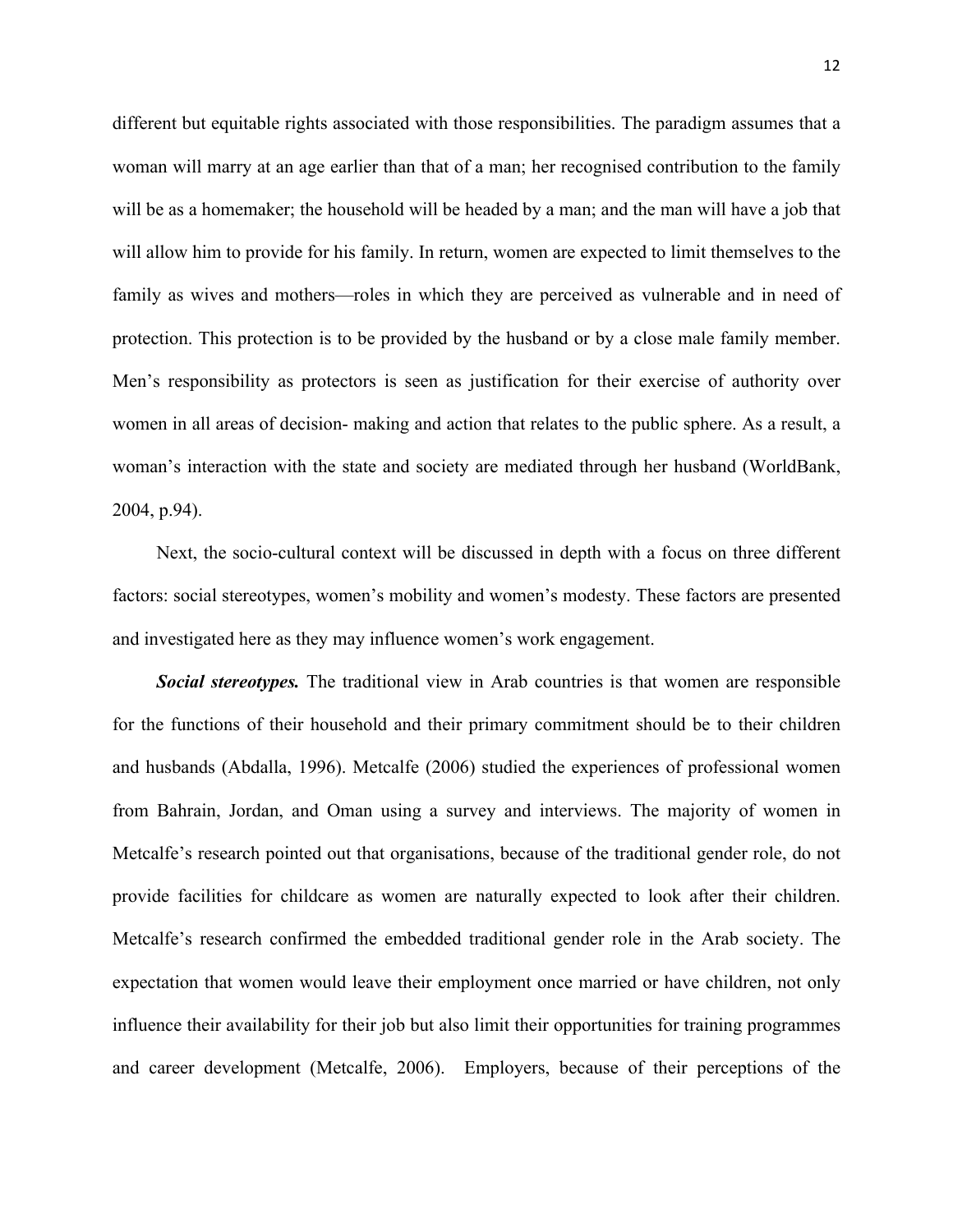traditional gender role, offer more opportunities and career development to men than to women (Doumato and Posusney, 2003). The justification for this is that investing in women development is considered as a loss of the specific human capital earned in-the-job training as women are expected to leave their employment when they get married or have children (Doumato and Posusney, 2003). Family responsibilities, especially childcare responsibilities, limit women's availability for their jobs and may limit their work engagement.

Thus, the lack of Arab women's work engagement may be attributed to factors such as the lack of responsibility placed on women to be household income earner which does not demand extension of full effort at work, lack of encouragement by family towards a successful career as well as a sense of entitlement due to the concept that men are to financially cater for women.

It may also be inferred from the above that women may have less meaningful jobs than men, who receive more support for their career development. Hence, women are less likely to experience psychological availability (Kahn, 1990) than men. Social stereotypes may influence employers' decisions regarding the type of jobs giving and the opportunities offered to women. This may lead to less meaningful jobs held by women than men. Connecting this to Kahn's (1990) psychological conditions that lead to engagement, it can be concluded that it is easier for a man to have a meaningful job and to experience work engagement than for a woman.

*Women's mobility.* Another factor that influences Arab women's work engagement is their limited mobility that in turn affects their experiences in the labour market (Assaad and Arntz, 2005, Miles, 2002, WorldBank, 2004). In several Arab countries, women are required to obtain permission of their male relative to travel abroad or even, in some countries, inside the country. This requirement, in some Arab countries, is enforced by laws, where women need to obtain a written permission from their guardian to travel (WorldBank, 2004). The restrictions on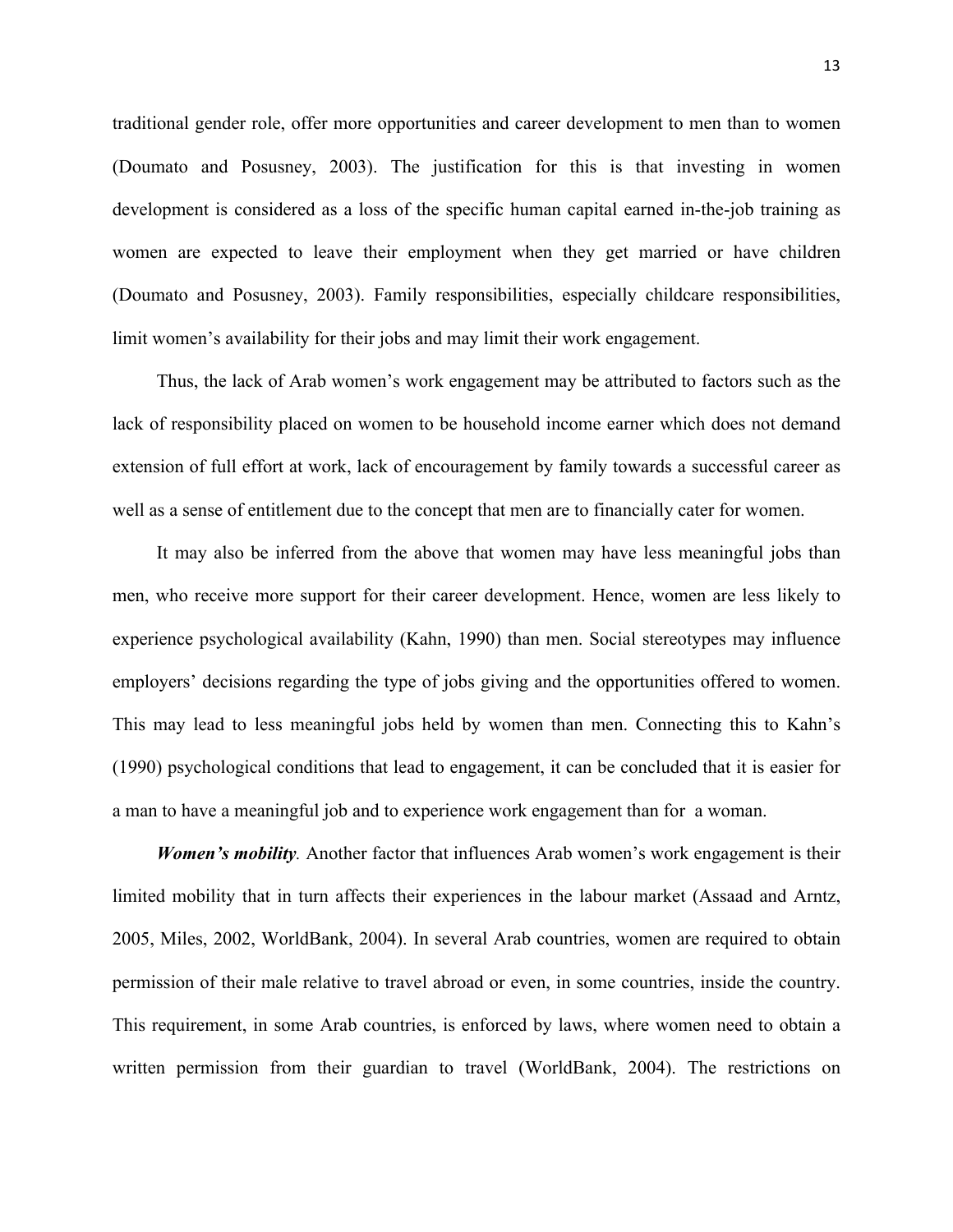women's mobility in the Arab countries are related to their household responsibilities including childcare responsibilities and the social concerns regarding women's safety (Assaad and Arntz, 2005). Constraints on women mobility limit their access to the workplace (Miles, 2002) and limit their career opportunities in the workplace (Assaad and Arntz, 2005). This reduces women's economic efficiency by denying them strategic professional opportunities, such as training opportunities in new production. Most global companies often require overseas assignment as a preparation for managers for promotion to more challenging levels of management (Nelson and Burke, 2002). But women's limited mobility may also influence their development in the workplace and their availability for professional opportunities. Constraints on women's mobility in the Arab countries limit women's availability for their work, and according to Kahn's (1990) theory of work engagement, availability is an antecedent to work engagement. Therefore, women's limited mobility may negatively affect their work engagement.

*Women's modesty.* Gender roles in the Arab countries, where Islam is the main religion, are determined by the code of modesty "in which family honour and dignity rest on the reputation of the woman. This code imposes restrictions on interaction between men and women" (WorldBank, 2004, p. 10). The code of modesty "entails humility and restraint in dress, conversation and in dealings between men and women who are not '*mehram*'" (Syed, 2008, p. 154). A '*mehram*' here is "a women's immediate family whom she cannot legally marry" (Syed, 2008, p. 167). Women in the Arab countries are not supposed to display certain emotions regarded inappropriate and inconsistent with the notion of modesty, even though these emotions may be typically described as feminine emotions such as affection, appreciation, or playfulness (Syed, 2008). Women's organisational experiences are likely to "comprise masking (restraint and inhibition) instead of integration (affection, friendliness, pride and pleasure)" (Kemper,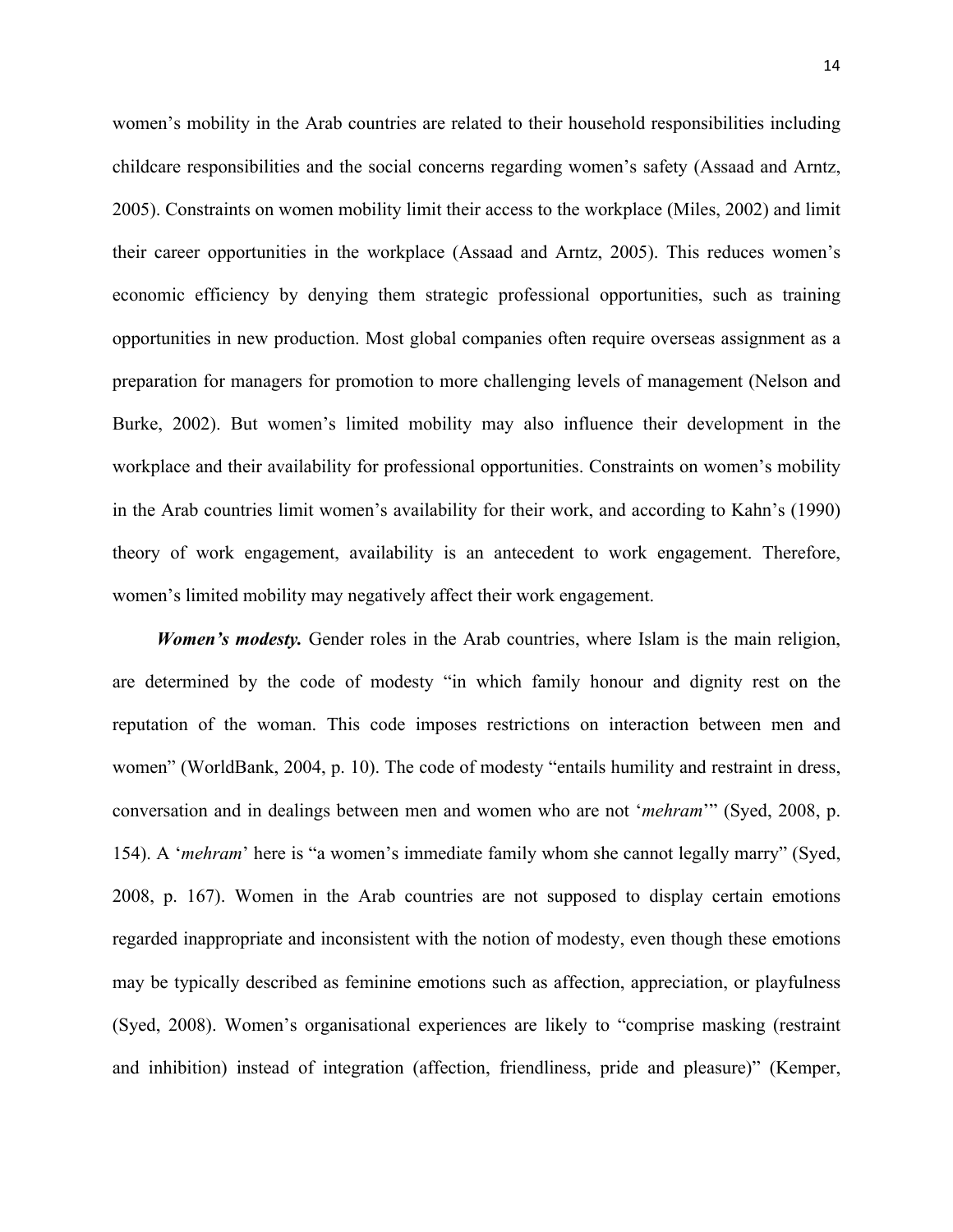1984, Mann, 1997, Wharton and Erickson, 1993). Therefore, women who show excitement, liveliness, and affections will have a social stigma of being immodest. According to Kahn's theory of work engagement, employees have to experience psychological safety, which is the "sense of being able to show and employ self without fear of negative consequences to selfimage, status, or career", in order to be engaged (Kahn, 1990, p. 705). Moreover, being engaged is associated with the ability to display real identity, thoughts, and feelings. This self-expression is also referred to as the use of personal voice, authenticity, non-defensive communication, emotional expression, and playfulness. From the discussion above, women may face negative consequences if they, for example, express emotions and playfulness. Therefore, work engagement and the psychological conditions that lead to engagement may contradict Arab women's modesty. Engaged workers are supposed to show liveliness, pleasure, and pride, whereas, modesty requires women to be shy and restrained in their interactions.

#### *Legal context*

The legal framework in Arab countries hinders women's economic competitiveness by reinforcing the traditional financial dependency on male relatives and by enforcing the idea that women work to supplement their family rather than being economically independent. This is notwithstanding the fact that in most Arab counties, women's right to work is granted by law. For example, Articles 35 and 120 of the Labour Law in Egypt prohibit discrimination based on sex, language, religion or creed either in wages or the termination of the Employment Contract. In Jordan, Article 23 of the national Constitution of 1952 protects the right to work and ensures equal opportunity for all citizens (Husseini, 2010). Similarly, the Constitution of the United Arab Emirates (UAE) upholds the principle of equal treatment of all citizens, but does not specifically address gender-based discrimination. Although Article 3 of the Constitution provides all Emirati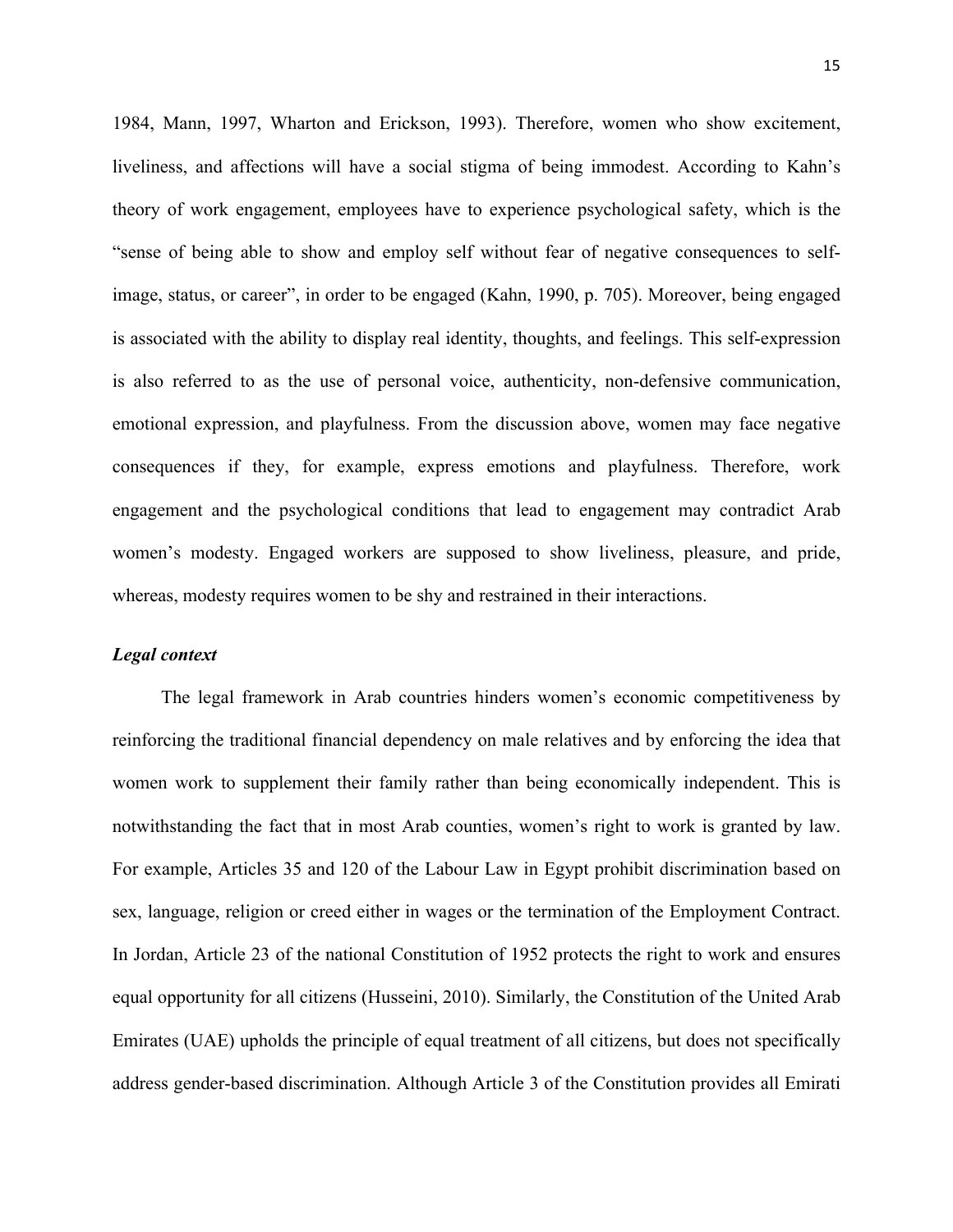citizens with the right to freely choose his or her own occupation, trade or profession, Articles 27, 29, and 34 of the Labour Law impose certain restrictions, such as on women's employment at night, in jobs that could be hazardous to their physical or moral health (or any other work that is not specifically approved by the Ministry of Labour and Social Affairs), or working without the consent of husband or male guardian (UN Women, 2015). Moreover, the interpretation of labour laws is guided by custom and *sharia* law which reflect the need to *protect* women (Metcalfe, 2008).

Labour legislation in most Arab countries reinforces the bias against women in the workplace by imposing on employers female-specific benefits such as unpaid and paid maternity leaves and childcare provisions (Doumato and Posusney, 2003). Even though these are essential rights and protections that women in the work place should have, imposing these benefits on the employers instead of the social security system forces employers to discriminate against women in the workplace (Doumato and Posusney, 2003). In Jordan, in Article 70 of the labour law, women have the right to take a ten-week maternity leave for the purpose of child caring, out of these, six weeks must be allowed immediately after the birth of the child. Also, employers who employ twenty women or more must provide a child care facility for their children if there are at least ten children (Article 72 of the labour law) (Sonbol, 2003). This law may encourage employers to not employ more than twenty women at the same time, or to employ them on temporary not permanent basis. Similar restrictions are found in other countries. For example, in Egypt, Articles 91 and 94 of the Labour Law state that an employee may not avail paid maternity leave (90 days) more than two times during her service, and that the option of extended unpaid leave is available only in those organisations having more than 50 employees.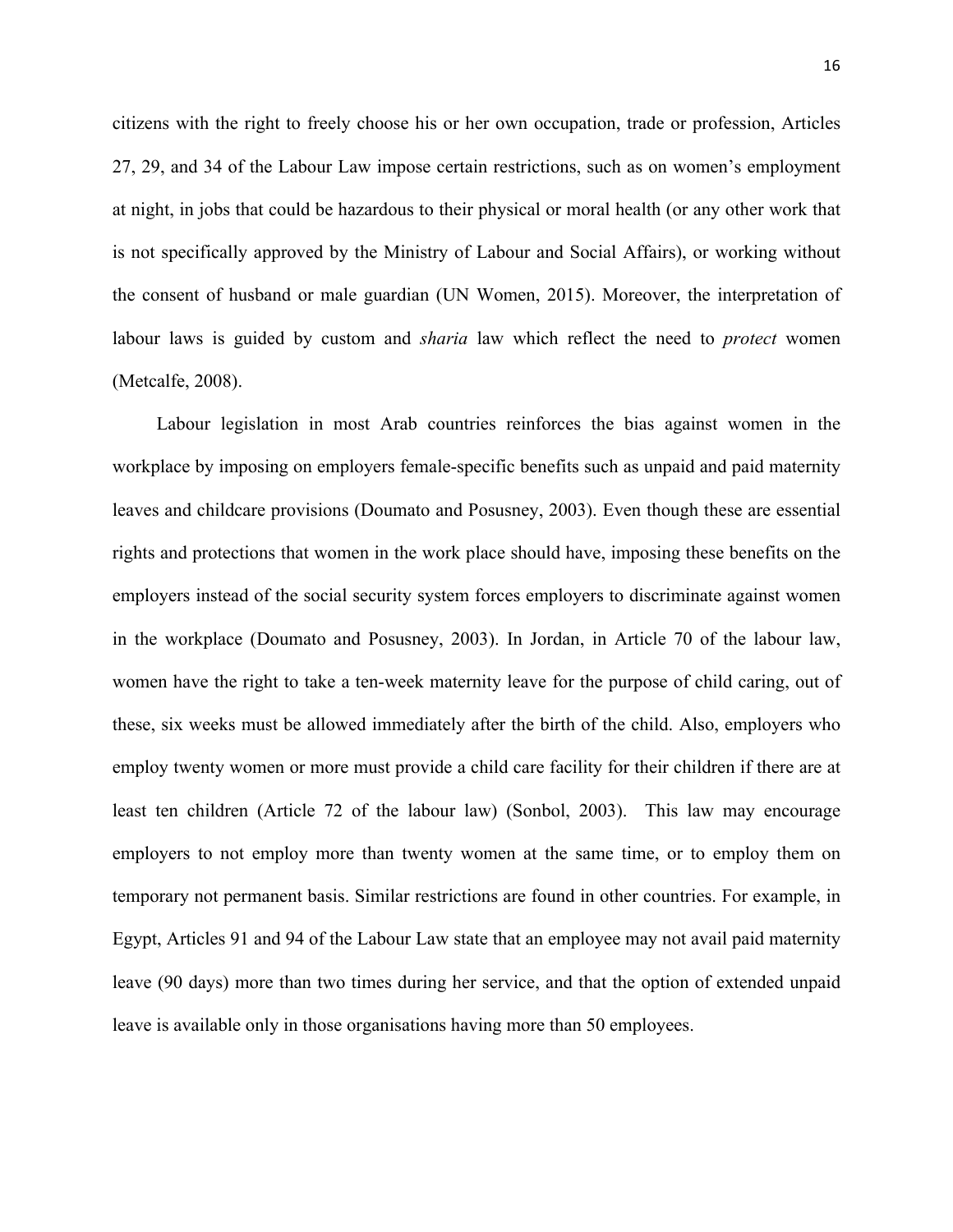Laws as well as social norms place restrictions on women's working hours and the type of jobs that are appropriate for women (Husseini, 2010). Most of Arab countries prohibit women to work at night and many restrict women from working in places where gender segregation may be violated (Sullivan, 2012). In Saudi Arabia, there are restrictions on women being appointed as judges (LOC, 2014). In Jordan, Article 69 of the labour law specifies the works that are prohibited to women as well as the times during which women cannot work. Women by law cannot work in a dangerous environment such as in quarries (stone, limestone, phosphate, and so on) and, with a few exceptions, are not allowed to work between the hour of eight at night and six in the morning with minor exceptions (Peebles et al., 2007). This law was introduced to protect women's health and as a recognition of their domestic responsibilities. However, a closer look suggests that such laws serve the market interests, not women's interests (Abu Hassan, 2005). Further, these regulations usually benefit men because extra work is compensated more. Women wishing to earn extra income by working overtime cannot do that except when the job pressure requires them to do so (Sonbol, 2003).

Moreover, retirement age in Jordan is currently 60 years for men and 55 for women (Fanek, 2015).. These restrictions may affect women experiences in the workplace by limiting their professional advancement and deny women an equal opportunity to engage in some professions (Peebles et al., 2007). These legal restrictions affect women availability for their work, which in turn affect their work engagement.

In the same vein, Jordanian regulatory framework lacks some laws that are very important for women. For example, sexual harassment in the workplace is not prohibited by law. Amendments made in 2008 on labour law address sexual assault where victims are allowed to prematurely end their employment contract while retaining their end-of-service rights. But most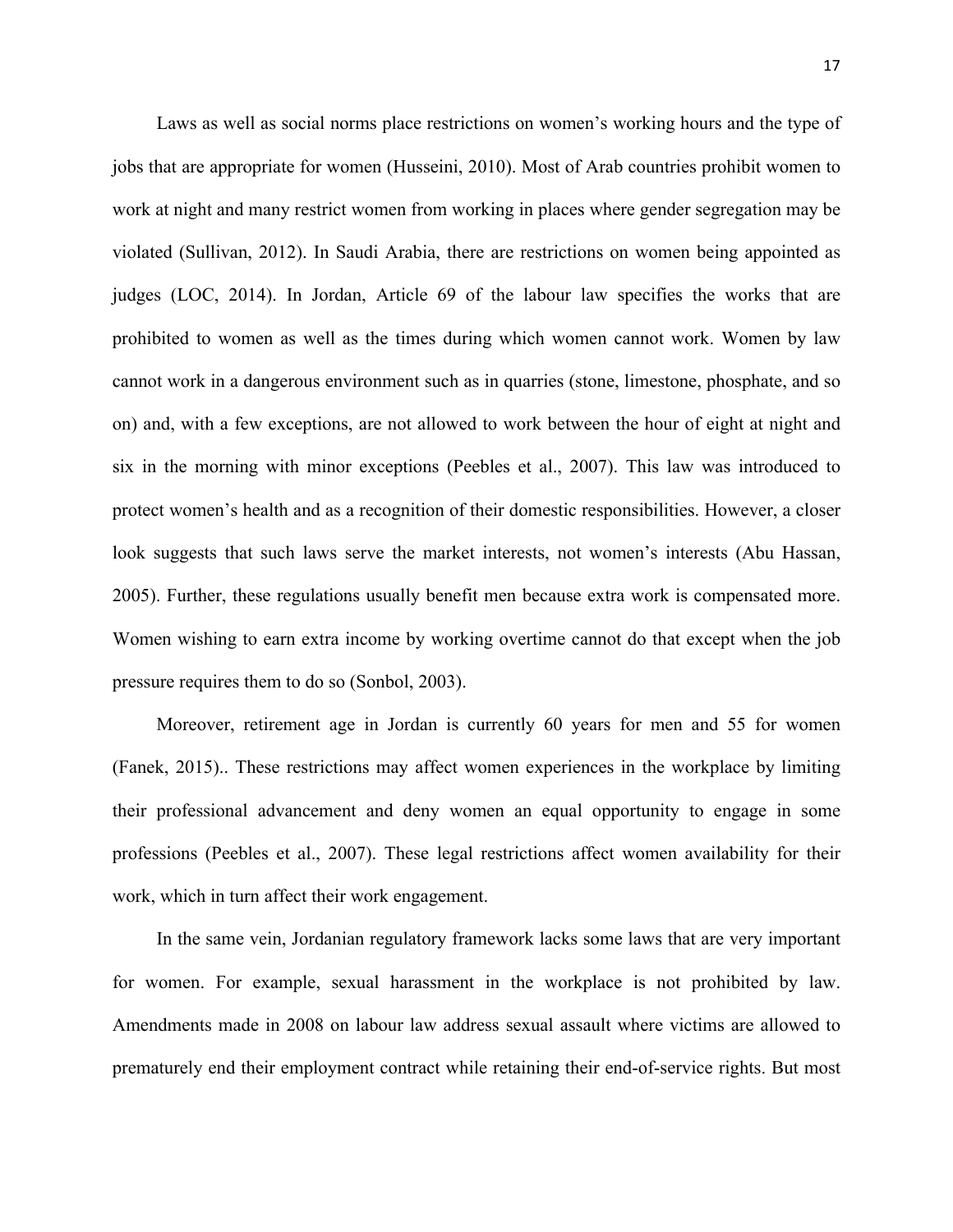Jordanian women are unaware of this provision or how they can file complaints (Husseini, 2010). This may affect not only women's experience of safety but also psychological safety in terms of interpersonal interactions and risk taking in organisations, and may influence their work engagement. In summary, legal restrictions and social attitudes limit women's experiences of psychological conditions that lead to work engagement.

#### **Discussion**

The paper has analyses the macro-national (economic, socio- cultural, and legal) factors that can explain differences in workplace engagement amongst men and women. The combination of social attitudes and legal restrictions in an Arab context limits women's experiences of Kahn's (1990) psychological conditions (i.e. availability, safety, and meaningfulness) that lead to work engagement. For example, the factors that may affect women's availability are: social constraints on women's mobility, family responsibilities, and laws that restrict women's ability to work. The factors that may influence women's psychological safety are: social restrictions on women's modesty in their actions and interactions in the public sphere. These restrictions on women may prevent them from expressing themselves in the workplace and from violating any norms of female modesty. The factors that could influence women's psychological meaningfulness include occupational segregation, both the vertical and horizontal, which determines the positions that women can hold. Women usually occupy lower-level positions that are regarded as less valuable jobs. Further, gender wage gaps show that employers value men's jobs more than women's. Figure 1 offers a schematic representation of the macro-level influences on Arab women's work engagement. Lack of equal pay, women's modesty norms, burdensome demands in the household and legal restrictions on or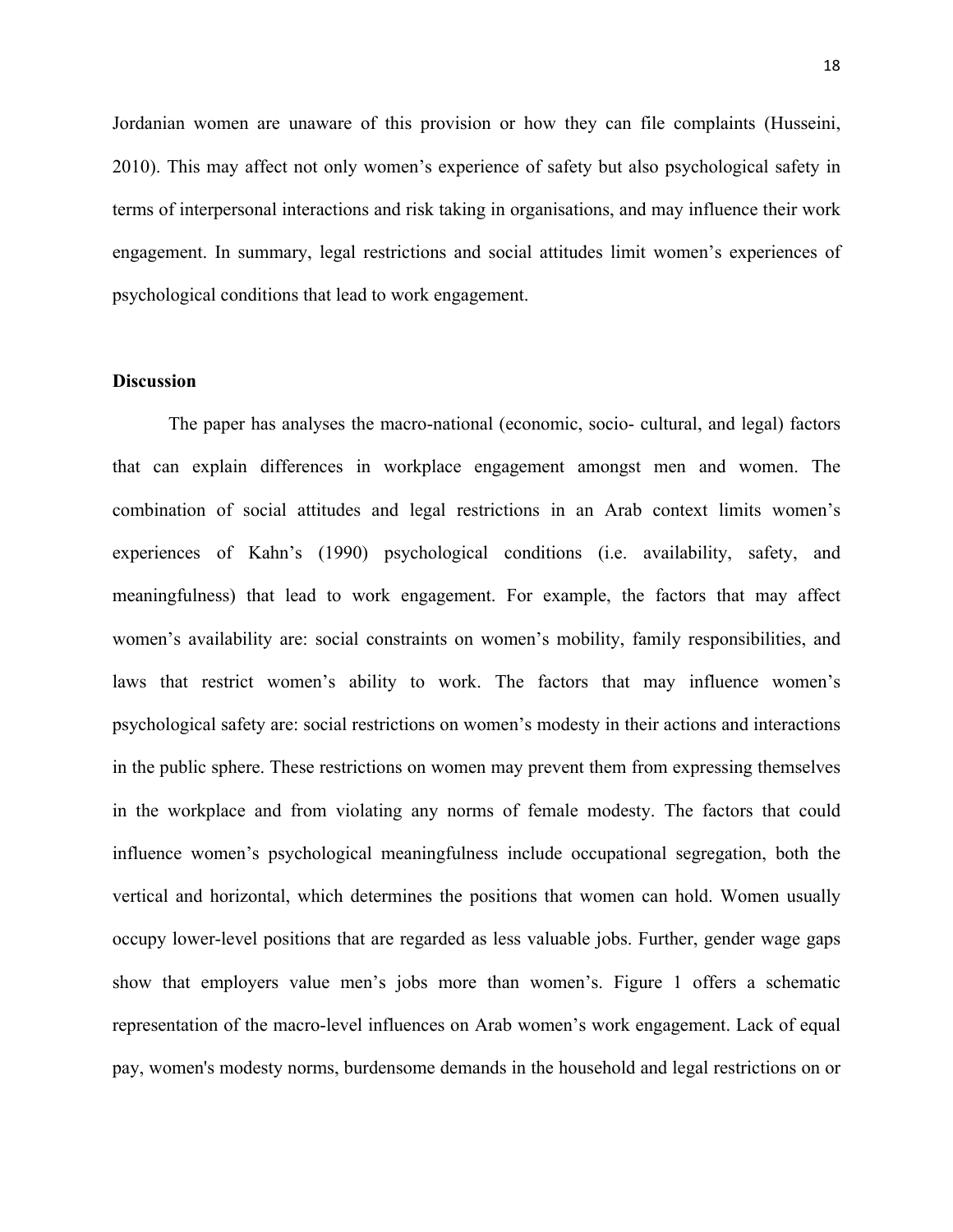discrimination against women appear to be the most influential for Arab women, limiting their engagement levels in comparison to Arab men. While some of these factors may be true of women in most regions, their intensity is impact is most acute in Arab countries and continues to reflect in poor gender gap score on a yearly basis.

### Insert Figure 1 about here

……………………………

Indeed, the macro-national context influences other factors at the organisational or individual levels. For example, previous research has shown that the presence of job characteristics, or having an enriched job, positively affect employees' work engagement (Koyuncu et al., 2006, Kahn, 1990, Saks, 2006). One of the job characteristics' dimensions is autonomy or flexibility, which is the degree of control workers have over their jobs (Hackman and Oldham, 1980). However, social and legal constraints presented in Arab countries (e.g. the assumption that women's commitments are to their families and not to their work) limit their opportunities to develop (Metcalfe, 2006) and produce an occupational segregation where women are dominating the lower-level jobs which are usually characterised by low-level autonomy or flexibility (Jacobs and Gerson, 2004).

The macro-level factors also influence the level of social support employees receive in their organisations, which is found to be positively related to work engagement (Bakker et al., 2005, May et al., 2004, Rich et al., 2010, Saks, 2006). Given that the labour market in Arab countries is dominated by men (WorldBank, 2004), including the higher-level positions (Doumato and Posusney, 2003), it is safe to assume that most supervisors are men. In the Arab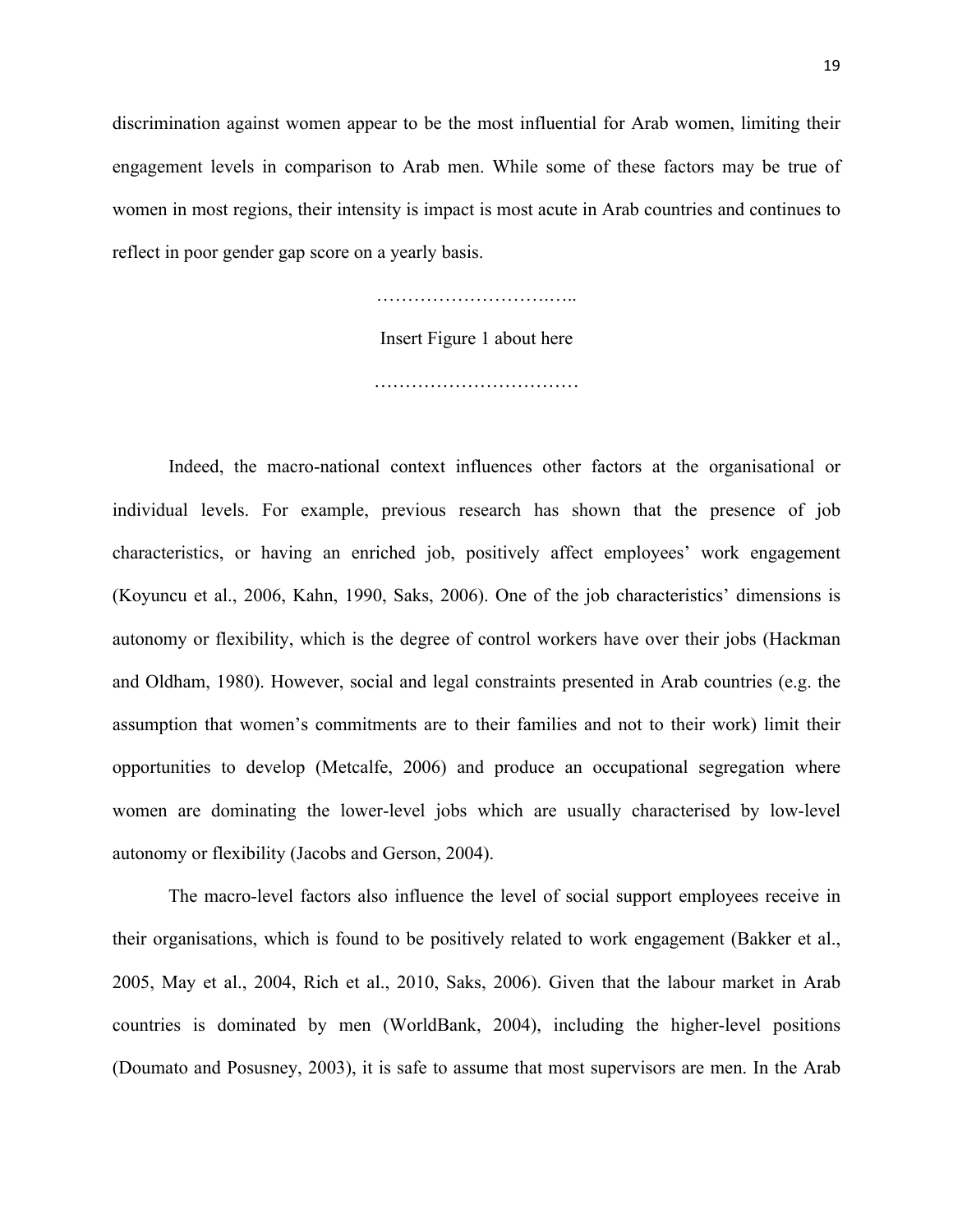culture, because of restrictions on women's modesty, women may face difficulties in their interaction with supervisors and male co-workers (Syed, 2008). These difficulties, in turn, disadvantage women and produce gender inequalities (Acker, 2006, Kanter, 1977, Reskin, 2003, Ridgeway, 1997).

## *Implications for research and practice*

The findings and contentions offered in this paper may not be generalisable to all Arab countries and communities because of significant socio-economic diversity within the Arab world. While the paper has reviewed women's work engagement in the Arab world with more focus on Jordan, it will be equally interesting to examine Arab women's work engagement when these women live in non-Arab countries, e.g., Western countries. To what extent would a change in the macro-national context affect their ability and propensity to engage with work? Read's (2014) recent study examines gender differences in Arab Muslim civic engagement and assesses the influence of religious identity on their participation. Using national survey data with more than a thousand Arab Muslims, the study finds high levels of civic engagement for both men and women. While the study is not in the context of work, it does suggest that there are no significant gender differences in terms of civic engagement. The present review highlights the fact that in order to increase women's work engagement, employers should be aware of different factors which may influence the level of women's work engagement. Identifying these factors may help employers to modify the work environment and culture, so that these factors can be managed to the benefit of organisations. Consequently, this research may be useful to develop job interventions aiming to maximise women's work engagement and enhance their well-being both internal to and external to the workplace.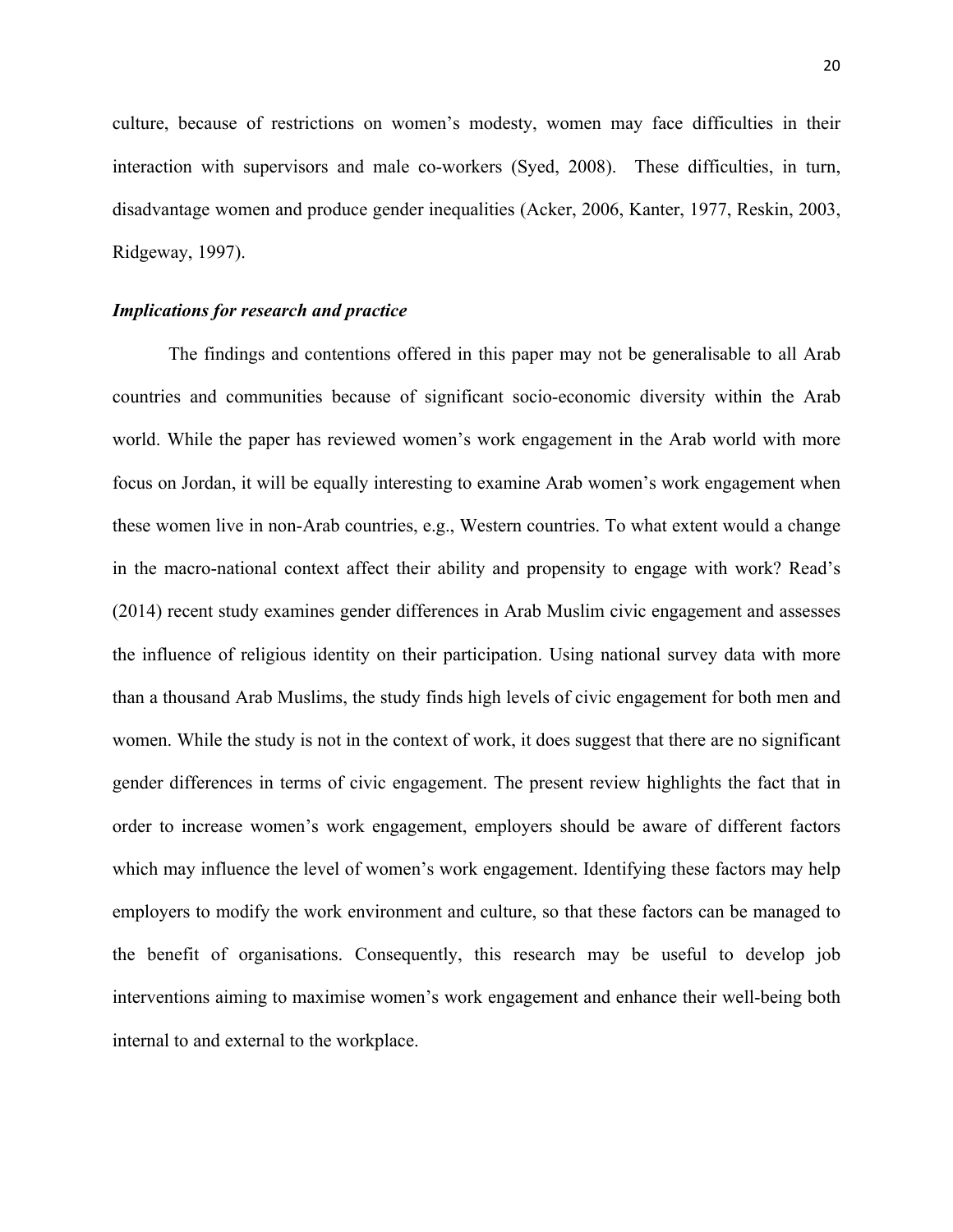Future scholars may wish to use a mixed methods approach to test the theoretical framework presented in this paper. The approach is appropriate as some of the factors presented in this paper have not been analysed in relation to work engagement before. The approach involves collecting and analysing data using both quantitative and qualitative methods to better address research questions (Creswell, 2003). This approach has a high level of accuracy (Woodside, 2010) which may improve our understanding of women's work engagement.

In depth interviews may be conducted with both male and female employees from different organisations so that all factors relevant to macro-national are adequately identified. In addition, quantitative data may be collected using a questionnaire to identify factors that influence work engagement and whether there are gender differences in these factors. By doing this scholars may conduct a holistic and context specific analysis of women's work engagement and the different factors that may influence it.

# **Conclusion**

The paper has attempted to theorise women's work engagement in Arab countries, with a specific focus on Jordan, and the macro-national factors that affect it. It has shown that in order to understand women's work engagement, macro-level factors such as laws, economy and culture have to be considered. Managers and policy makers may wish to reflect on their current policies and programmes and adjust them to make organisations more inclusive for women and provide them with the same opportunity to be as engaged as men. By doing so, not only women will have a better environment to work in but organisations also will benefit from more engaged employees.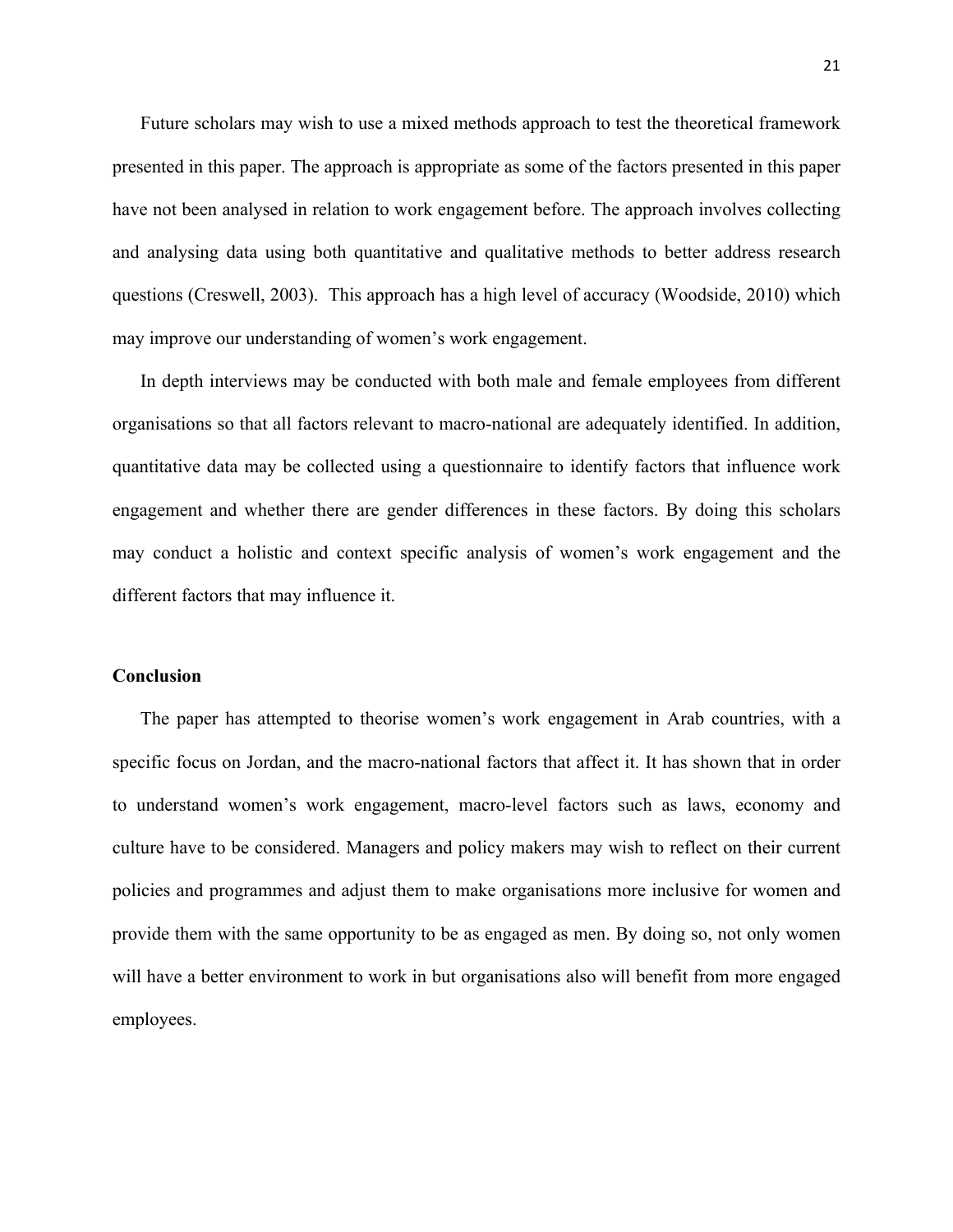#### **References**

- AALTIO-MARJOSOLA, I. & MILLS, A. 2002. *Gender, identity and the culture of organizations.* London: Routledge.
- ABDALLA, I. A. 1996. Attitudes towards women in the Arabian Gulf region. *Women in Management Review,* 11**,** 29-39.
- ABU HASSAN, R. 2005. *Country Report: Jordan.* Washington DC: Freedom House Inc.
- ACKER, J. 1992. From sex roles to gendered institutions. *Contemporary Sociology,* 21, 565-569.

ACKER, J. 2006. Inequality regimes. *Gender & Society,* 20**,** 441-464.

- AFIOUNI, F. 2014. Women's careers in the Arab Middle East: Understanding institutional constraints to the boundaryless career view. *Career Development International*, 19(3), 314-336.
- AGARWAL, U. 2014. Linking justice, trust and innovative work behaviour to work engagement. *Personnel Review*, 43(1), 41-73.
- ALBRECHT, S. L. & CORPORATION, E. 2010. *Handbook of Employee Engagement: Perspectives, Issues, Research and Practice*. Edward Elgar.
- ALFES, K., SHANTZ, A. D., TRUSS, C. & SOANE, E. C. 2012. The link between perceived human resource management practices, engagement and employee behaviour: A moderated mediation model. *The International Journal of Human Resource Management***,** 1-22.
- ALFES, K., TRUSS, C., SOANE, E. C., REES, C. & GATENBY, M. 2010. *Creating an Engaged Organisation.* Wimbledon: CIPD.
- ANDREW, O. C. & SOFIAN, S. 2012. Individual factors and work outcomes of employee engagement. *Procedia - Social and Behavioral Sciences,* 40**,** 498-508.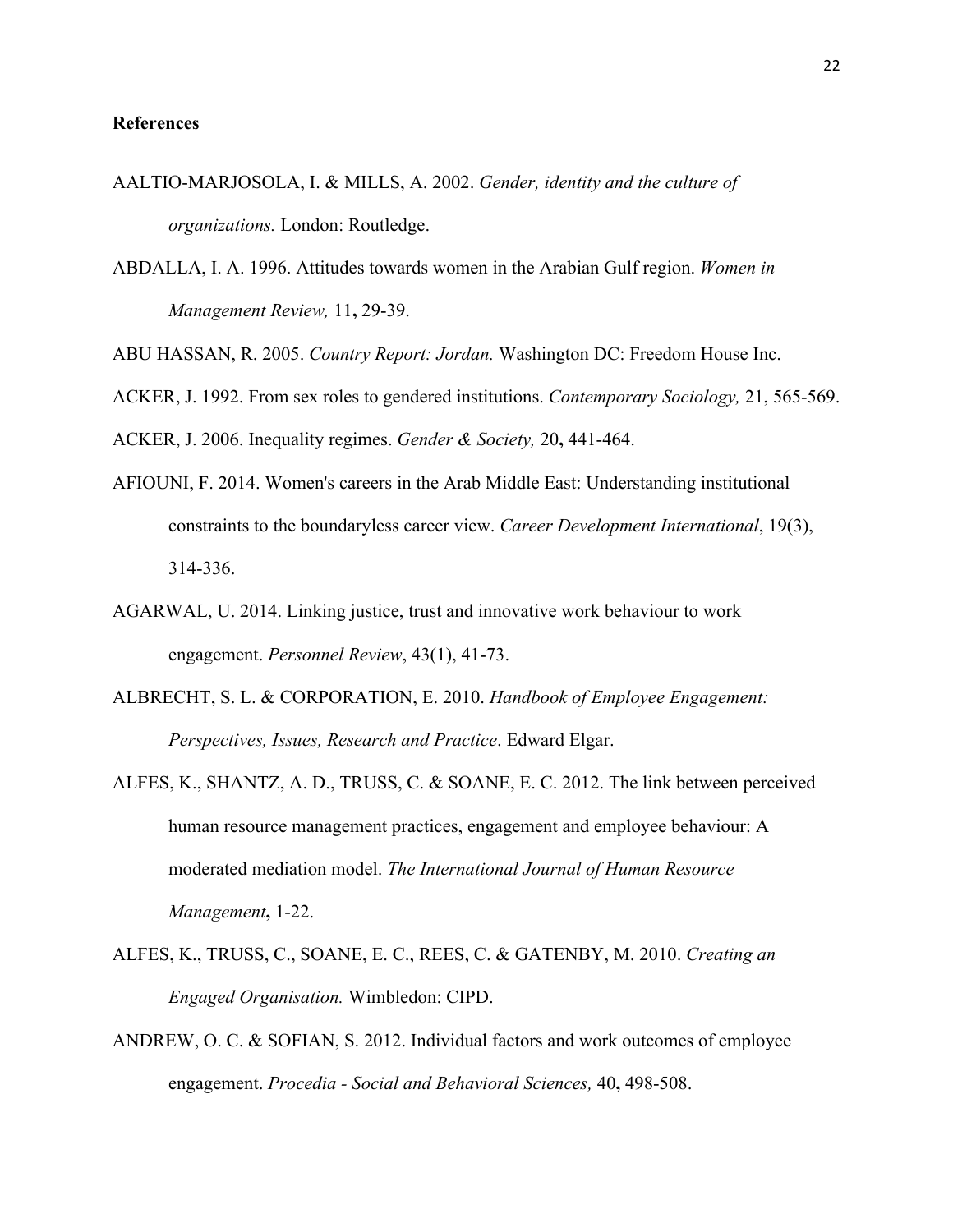- ARI 2014. Arab Democracy Index IV. Arab Reform Initiative. Available at: http://www.arabreform.net/arab-democracy-index-iv
- ARNOLD, T. 2013. Gender pay gap in Middle East between 20-40%. *The National*, May 24. Available at: http://www.thenational.ae/business/industry-insights/economics/genderpay-gap-in-middle-east-between-20-40
- ASSAAD, R. & ARNTZ, M. 2005. Constrained geographical mobility and gendered labor market outcomes under structural adjustment: evidence from Egypt. *World Development,* 33**,** 431-454.
- ASSAAD, R., HENDY, R., & YASSINE, C. 2012. Gender and the Jordanian labor market. *Working Paper 701*. Cairo: Economic Research Forum.
- BAKKER, A. B., DEMEROUTI, E. & SCHAUFELI, W. B. 2005. The crossover of burnout and work engagement among working couples. *Human Relations,* 58**,** 661-689.
- BANIHANI, M., LEWIS, P. & SYED, J. 2013. Is work engagement gendered? *Gender in Management: An International Journal,* 28**,** 400-423.
- BYRNE, Z. S. 2014. *Understanding Employee Engagement: Theory, Research, and Practice*, Taylor & Francis.
- CALAS, M. & SMIRCICH, L. 1992. Rewriting gender into organizational theorizing: Directions from feminist perspectives. *In:* REED, M. & HUGHES, M. (eds.) *Rethinking organization: New directions in organizational theory and analysis.* London: Sage.
- CHEN, Z. & POWELL, G. N. 2012. No pain, no gain? A resource-based model of work-tofamily enrichment and conflict. *Journal of Vocational Behavior,* 81**,** 89-98.
- CONNELL, R. 1987. *Gender and power: society, the person, and sexual politics*. Stanford University Press.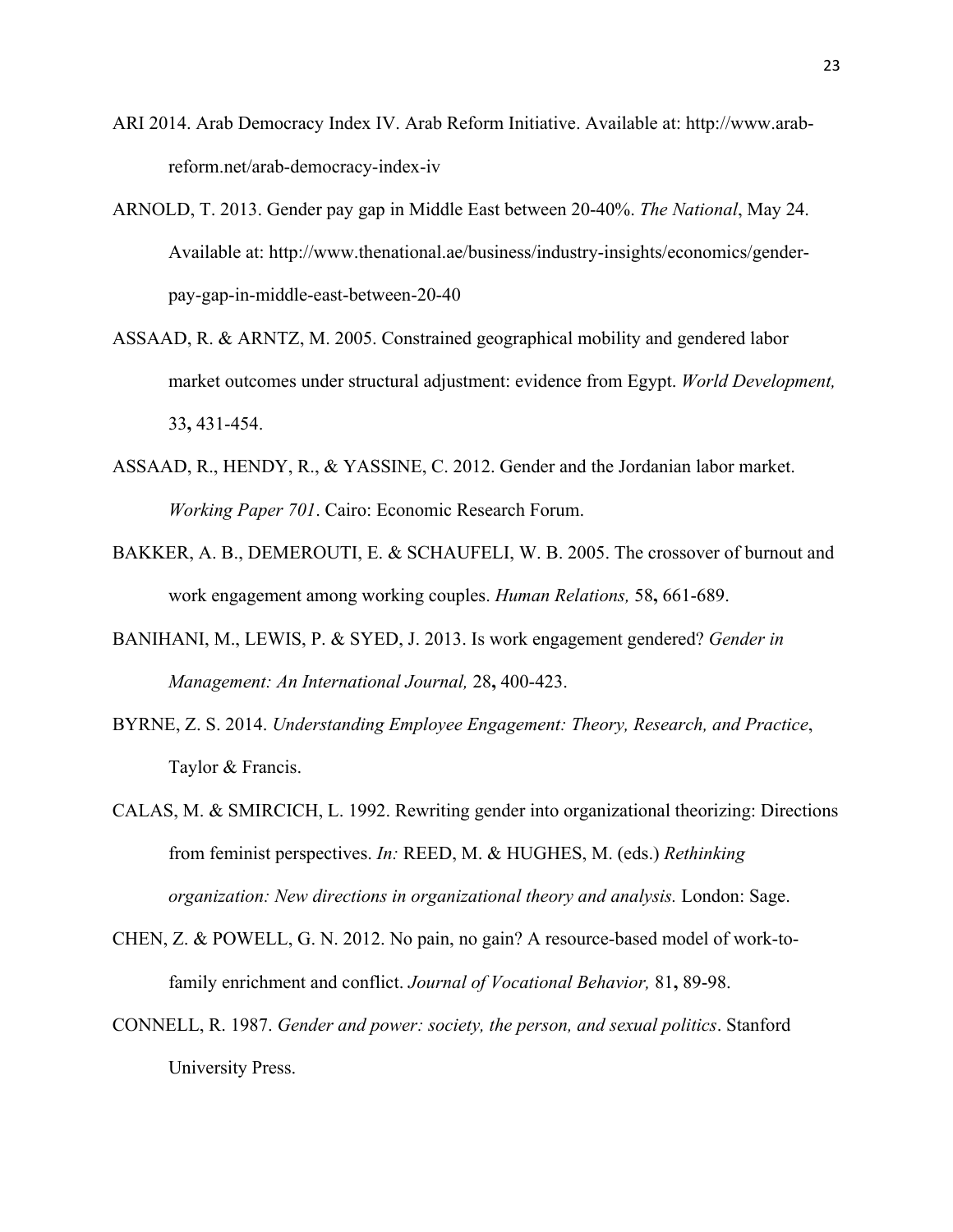- CRESWELL, J. W. 2003. *Research design: qualitative, quantitative, and mixed method approaches*. Sage Publications.
- DOS 2012. Department of Statistics. The Hashemite Kingdom of Jordan. Available at: http://www.dos.gov.jo
- DOUMATO, E. A. & POSUSNEY, M. P. 2003. *Women and globalization in the Arab Middle East: gender, economy, and society*. Lynne Rienner Publishers.
- EL-SHENAWI, E. 2011. Poking at the Beast: How much is the Arab world worth? *Al-Arabiya News*, May 5. Available at: http://english.alarabiya.net/articles/2011/05/05/147980.html
- ELY, R. & PADAVIC, I. 2007. A feminist analysis of organizational research on sex differences. *Academy of Management Review,* 32**,** 1121-1144.
- FANEK, F. 2015. Raising retirement age. *The Jordan Times*, August 30. Available at: http://www.jordantimes.com/opinion/fahed-fanek/raising-retirement-age
- GALLUP 2012. *After the Arab Uprisings: Women on Rights, Religion, and Rebuilding -- Final Report.* Available at: http://www.gallup.com/poll/155306/Arab-Uprisings-Women-Rights-Religion-Rebuilding.aspx
- GREBLIKAITE, J. & DAUGELIENE, R. 2010. The growing need of cross-cultural management and ethics in business. *European Integration Studies,* 1822-8402.
- GRUMAN, J. A. & SAKS, A. M. 2011. Performance management and employee engagement. *Human Resource Management Review,* 21**,** 123-136.

HACKMAN, J. R. & OLDHAM, G. R. 1980. *Work redesign.* Reading: MA, Addison-Wesley.

HOFSTEDE, G. 1980. *Culture's consequences: International differences in work-related values,*  Beverly Hills, CA, Sage.

HOFSTEDE, G. 1997. *Cultures and organizations: software of the mind*. McGraw-Hill.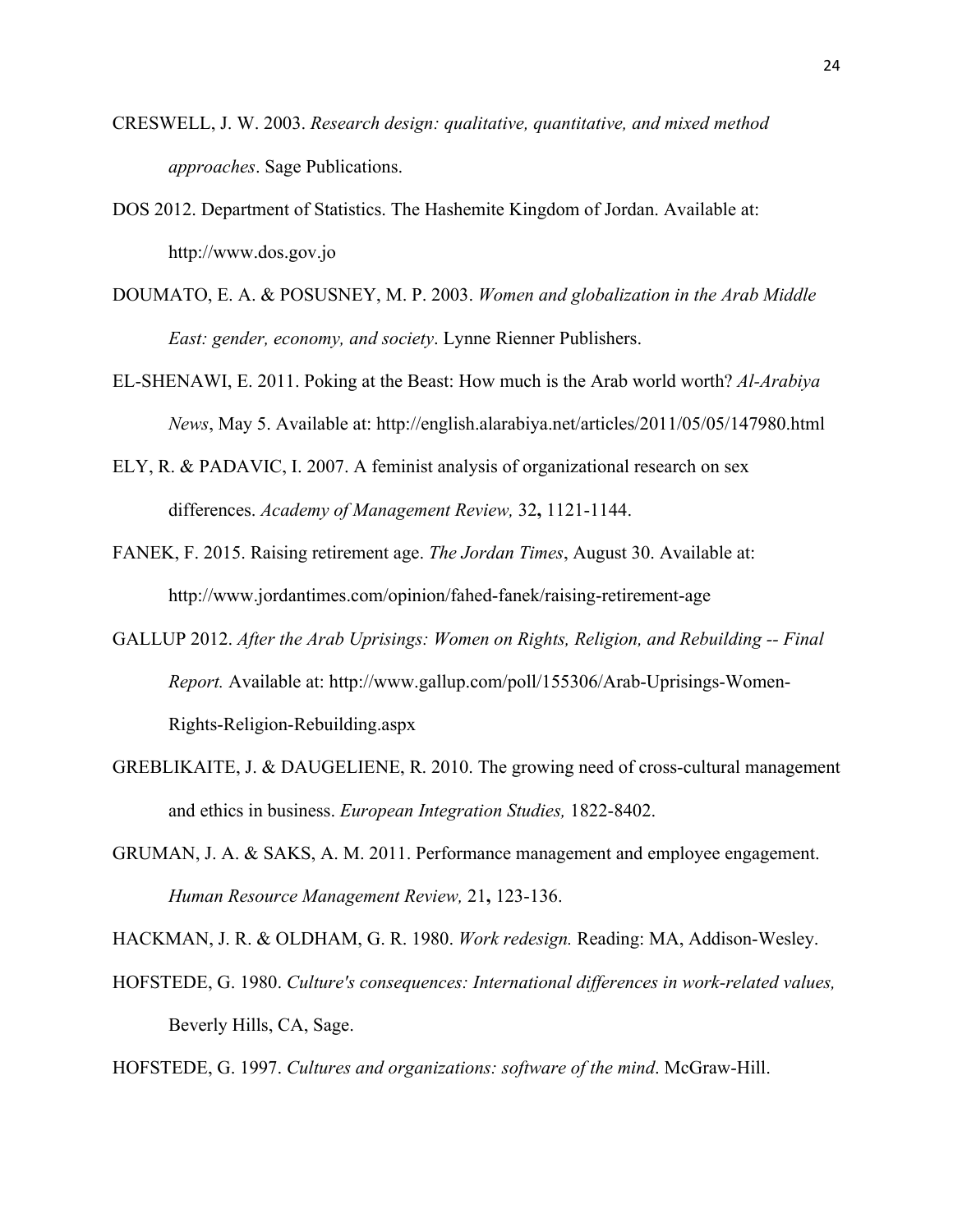- HUSSEINI, R. 2010. Jordan. *In:* KELLY, S. & BRESLIN, J. (eds.) *Women's Rights in the Middle East and North Africa: Progress amid Resistance.* Washington: Rowman and Littlefield.
- ILO 2013. Global Employment Trends 2013. International Labour Organization. Available at: http://www.ilo.org/global/research/global-reports/global-employment-trends/2013/lang- en/index.htm
- JACOBS, J. A. & GERSON, K. 2004. *The time divide: Work, family, and gender inequality.* Cambridge, MA: Harvard University Press.
- JEUNG, C.-W. 2011. The concept of employee engagement: A comprehensive review from a positive organizational behavior perspective. *Performance Improvement Quarterly,* 24**,** 49-69.
- KAHN, W. A. 1990. Psychological conditions of personal engagement and disengagement at work. *Academy of Management Journal,* 33**,** 692-724.

KANTER, R. 1977. *Men and women of the corporation*, Basic Books.

- KEMPER, T. 1984. Power, status, and emotions: a sociological contribution to a psychophysiological domain. *In:* SCHERER, K. & EKMAN, P. (eds.) *Approaches to Emotion.* Hillside, NJ: Erlbaum.
- KOYUNCU, M., BURKE, R. J. & FIKSENBAUM, L. 2006. Work engagement among women managers and professionals in a Turkish bank: Potential antecedents and consequences. *Equal Opportunities International,* 25**,** 299-310.
- LANE, C. 1993. Gender and the labour market in Europe: Britain, Germany and France compared. *The Sociological Review,* 41**,** 276-301.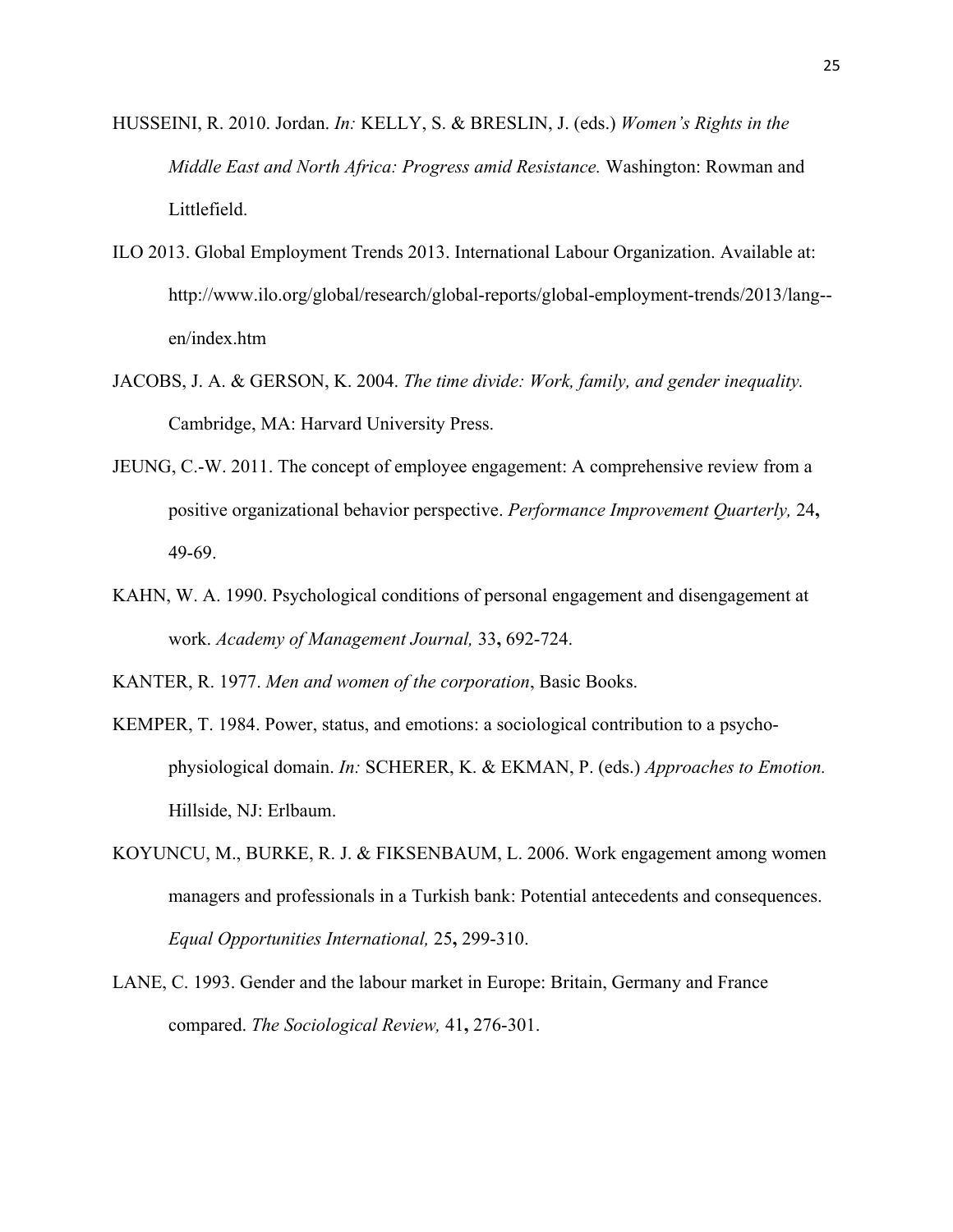- LI, M., WANG, Z., GAO, J., & YOU, X. (2015). Proactive personality and job satisfaction: the mediating effects of self-efficacy and work engagement in teachers. *Current Psychology*, 1-8.
- LOC 2014. Saudi Arabia: Women Not Allowed to Perform Notary Duties. Global Legal Monitor, November 14. Library of Congress. Available at: http://www.loc.gov/law/foreign-news/article/saudi-arabia-women-not-allowed-toperform-notary-duties/
- LOCKWOOD, N. R. 2007. Leveraging employee engagement for competitive advantage: HR's strategic role. *HRMagazine,* 52**,** 1-11.
- MACEY, W. H. & SCHNEIDER, B. 2008. The meaning of employee engagement. *Industrial & Organizational Psychology,* 1**,** 3-30.
- MANN, S. 1997. Emotional labour in organisations. *Leadership and Organization Development Journal* 18**,** 4-12.
- MARTIN, J. 2000. Hidden gendered assumptions in mainstream organizational theory and research. *Journal of Management Inquiry,* 9**,** 207-216.
- MASLACH, C., SCHAUFELI, W. & LEITER, M. 2001. Job burnout. *Annual Review of Psychology,* 52**,** 397.
- MAY, D. R., GILSON, R. L. & HARTER, L. M. 2004. The psychological conditions of meaningfulness, safety and availability and the engagement of the human spirit at work. *Journal of Occupational and Organizational Psychology,* 77**,** 11-37.
- METCALFE, B. D. 2006. Exploring cultural dimensions of gender and management in the Middle East. *Thunderbird International Business Review,* 48**,** 93- 107.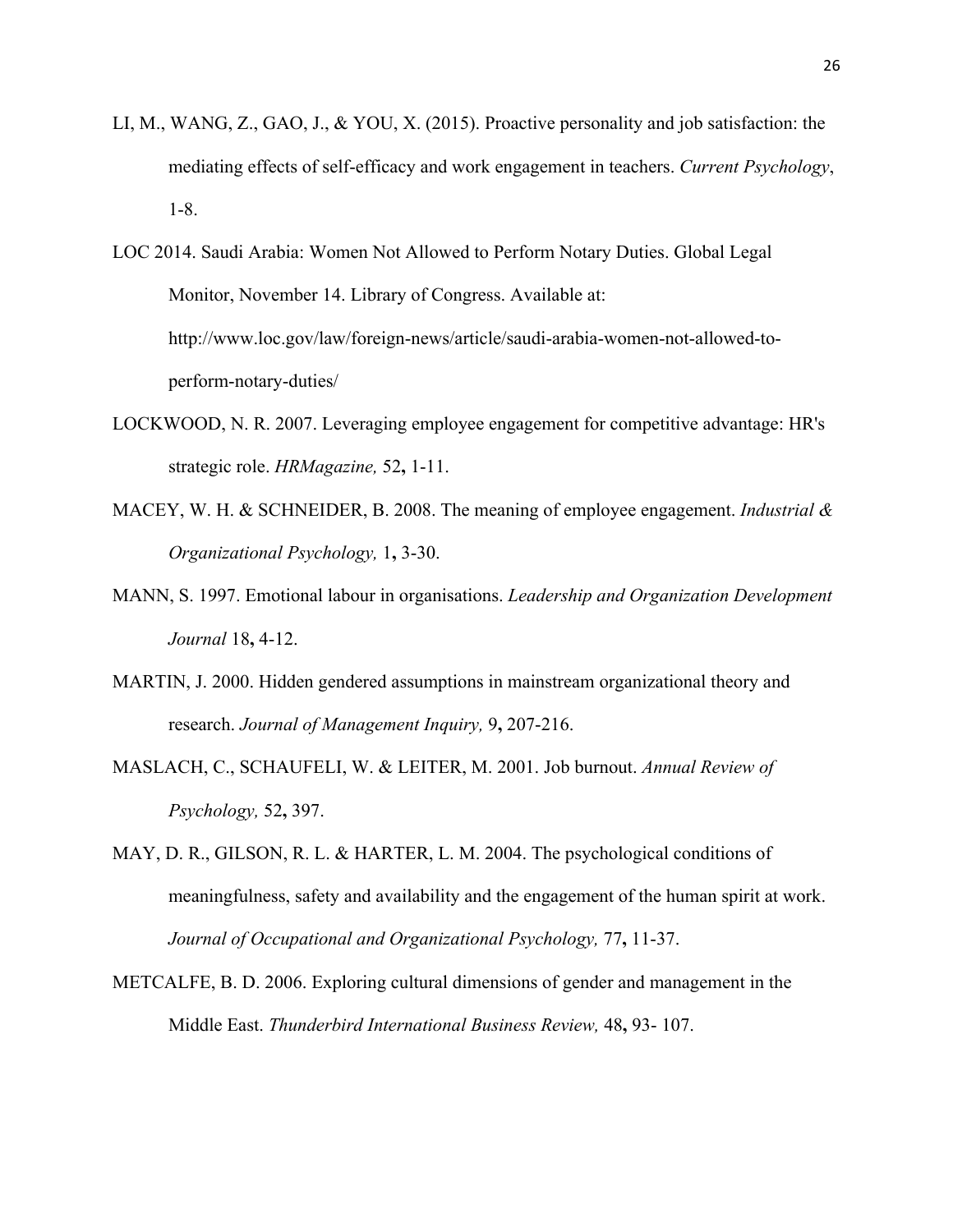- METCALFE, B. D. 2007. Gender and human resource management in the Middle East. *The International Journal of Human Resource Management,* 18**,** 54-74.
- METCALFE, B. D. 2008. Women, management and globalization in the Middle East. *Journal of Business Ethics,* 83**,** 85-100.
- MILES, R. 2002. Employment and unemployment in Jordan: the importance of the gender system. *World Development* 30**,** 413-427.
- MOGHADAM, V. (2015). Gender and globalization: Female labor and women's mobilization. *Journal of World-systems Research*, 5(2), 366-389.
- MOSTAFA, M. M. 2003. Attitudes towards women who work in Egypt. *Women in Management Review,* 18**,** 252-68.
- NELSON, D. L. & BURKE, R. J. 2002. *Gender, work stress, and health*. American Psychological Assoc.
- PEEBLES, D., DARWAZEH, N., GOSHEH, H. & SABBAGH, A. 2007. *Factors Affecting Women's Participation in the Private Sector.* Available at: http://www.almanar.jo
- READ, J. N. G. 2014. Gender, religious identity, and civic engagement among Arab Muslims in the United States. *Sociology of Religion*, doi: 10.1093/socrel/sru042
- RESKIN, B. F. 2003. Including mechanisms in our models of ascriptive inequality. *American Sociological Review,* 68**,** 1-21.
- RICH, B. L., LEPINE, J. A. & CRAWFORD, E. R. 2010. Job engagement: Antecedents and effects on job performance. *Academy of Management Journal,* 53**,** 617-635.
- RIDGEWAY, C. L. 1997. Interaction and the conservation of gender inequality: Considering employment. *American Sociological Review,* 62**,** 218-235.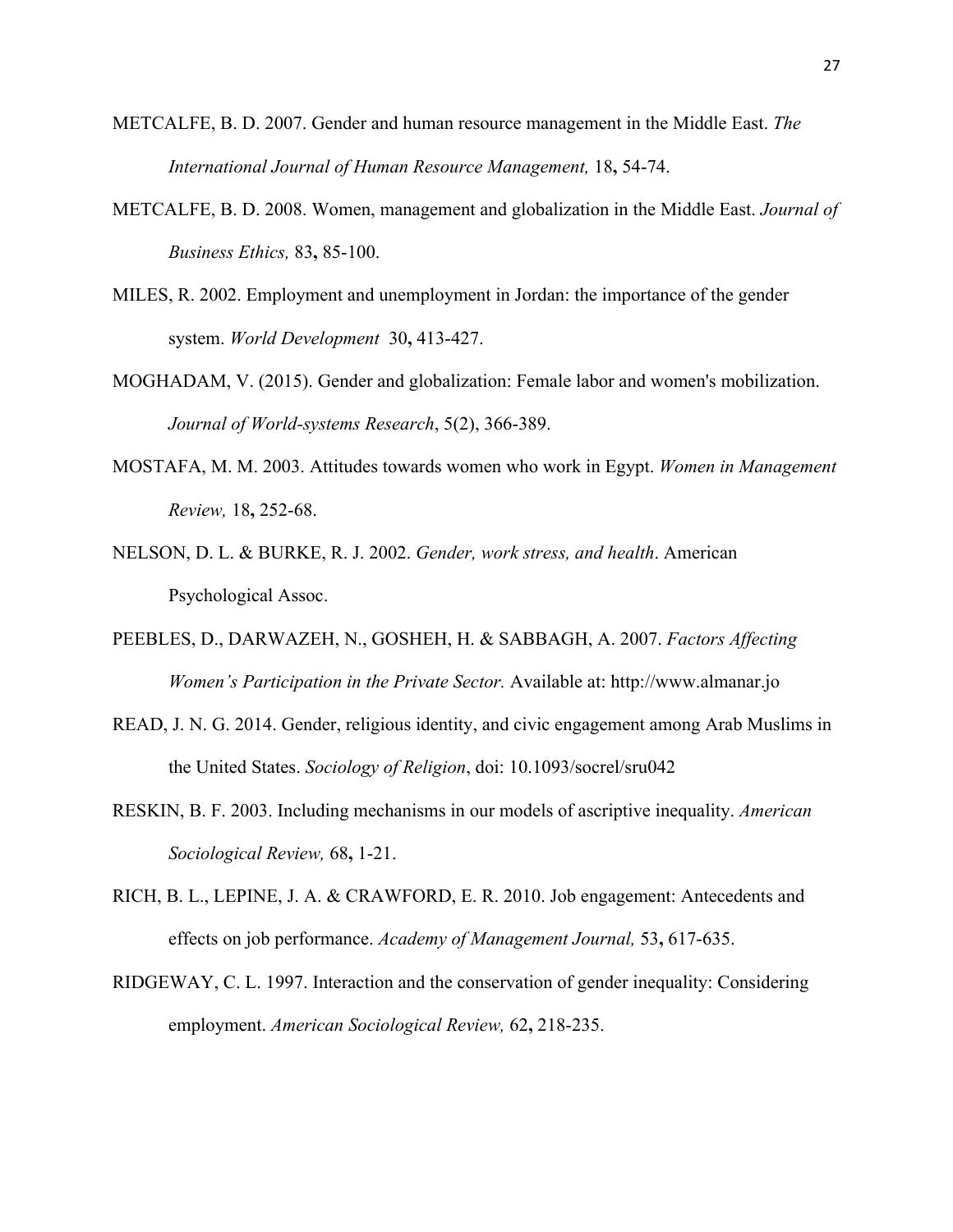- SAKS, A. M. 2006. Antecedents and consequences of employee engagement. *Journal of Managerial Psychology,* 21**,** 600-619.
- SCHAUFELI, W. & BAKKER, A. 2004. *Utrecht work engagement scale*. Available at: www.schaufeli.com/downloads/tests/Test%20manual%20UWES.pdf
- SCHAUFELI, W., MARTINEZ, I., MARQUES-PINTO, A., SALANOVA, M. & BAKKER, A. 2002a. Burnout and Engagement in university students: A cross national study. *J Cross Cult Psychol,* 33**,** 464 - 481.
- SCHAUFELI, W., SALANOVA, M., GONZÁLEZ-ROMÁ, V. & BAKKER, A. 2002b. The measurement of engagement and burnout: A two sample confirmatory factor analytic approach. *Journal of Happiness Studies,* 3**,** 71-92.
- SCHOLZ, U., GUTIERREZ-DONA, B., SUD, S. & SCHWARZER, R. 2002. Is general selfefficacy a universal construct?: Psychometric findings from 25 countries. *Eur J Psychol Assess,* 18**,** 242 - 251.
- SHIMAZU, A., SCHAUFELI, W. B., MIYANAKA, D. & IWATA, N. 2010. Why Japanese workers show low work engagement: An item response theory analysis of the Utrecht Work Engagement scale. *BioPsychoSocial Medicine,* 4.
- SONBOL, A. E. A. 2003. *Women of Jordan: Islam, labor & the law*, Syracuse University Press.

SULLIVAN, K. 2012. Saudi Arabia struggles to employ its most-educated women. *The Independent*, November 13. Available at:

http://www.independent.co.uk/news/world/middle-east/saudi-arabia-struggles-to-employits-most-educated-women-8312035.html

SYED, J. 2008. A context-specific perspective of equal employment opportunity in Islamic societies. *Asia Pacific Journal of Management,* 25**,** 135-151.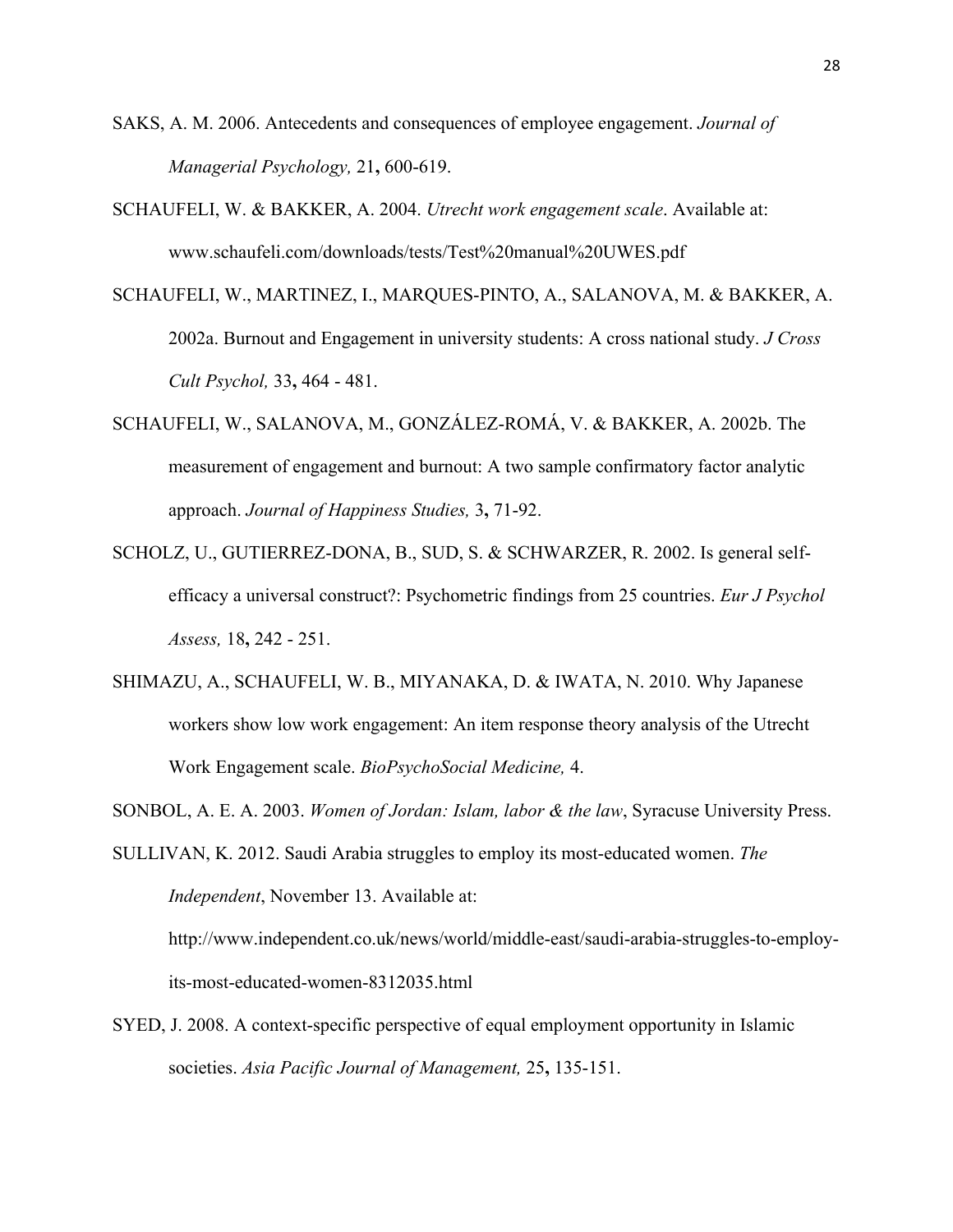- SYED, J. & OZBILGIN, M. 2009. A relational framework for international transfer of diversity management practices. *The International Journal of Human Resource Management,,* 20**,** 2435-2453.
- TOWERSPERRIN. 2006. *Winning strategies for a global workforce.* Available at: www.towersperrin.com

UNDP 2003. *Arab Human Development Report.* New York, United Nations Publications.

- UNDP 2006. *The Arab human development report 2005: Towards the rise of women in the Arab world*. UNDP: Regional Bureau for Arab States.
- UN WOMEN 2015. United Arab Emirates. *Spring Forward for Women Programme*. Available at: http://spring-forward.unwomen.org/en/countries/united-arab-emirates

WALBY, S. 2011. *The Future of Feminism*, Wiley.

- WHARTON, A. & ERICKSON, R. 1993. Managing emotion on the job and at home: understanding the consequences of multiple emotional roles. *Academy of Management Review,* 18**,** 457–486.
- WHITEOAK, J. W., CRAWFORD, N. G. & MAPSTONE, R. H. 2006. Impact of gender and generational differences in work values and attitudes in an Arab culture. *Thunderbird International Business Review,* 48**,** 77-91.
- WILLIAMS, L. S. 2002. Trying on gender, gender regimes, and the process of becoming women. *Gender & Society,* 16**,** 29-52.
- WOODSIDE, A. G. 2010. Bridging the chasm between survey and case study research: Research methods for achieving generalization, accuracy, and complexity. *Industrial Marketing Management,* 39**,** 64-75.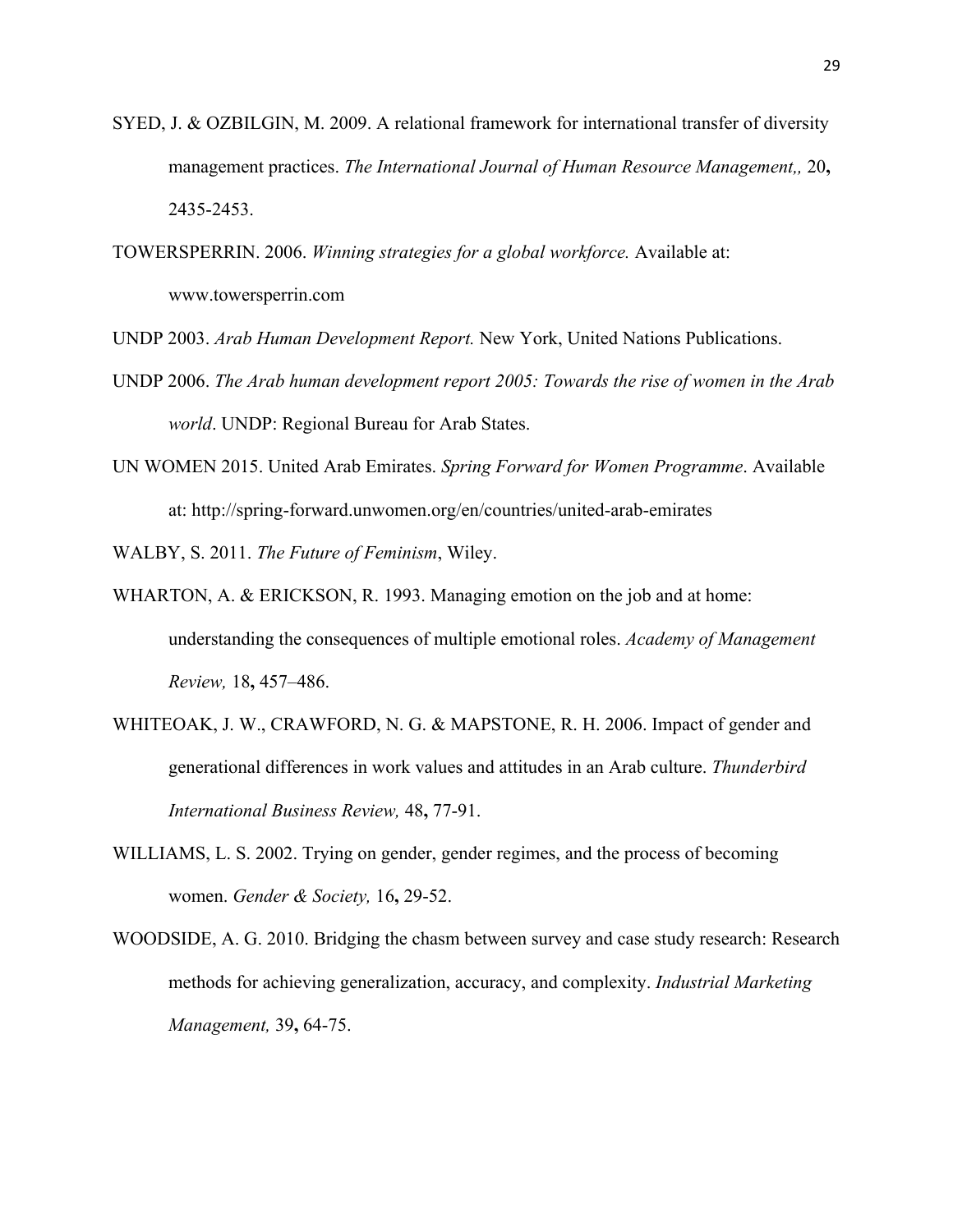WEF 2015. Global Gender Gap Report. *World Economic Forum*. Available at:

http://reports.weforum.org/global-gender-gap-report-2015/the-global-gender-gap-indexresults-in-2015/

WORLDBANK 2004. *Gender and development in the Middle East and North Africa: Women in the public sphere.* Washington, DC: World Bank.